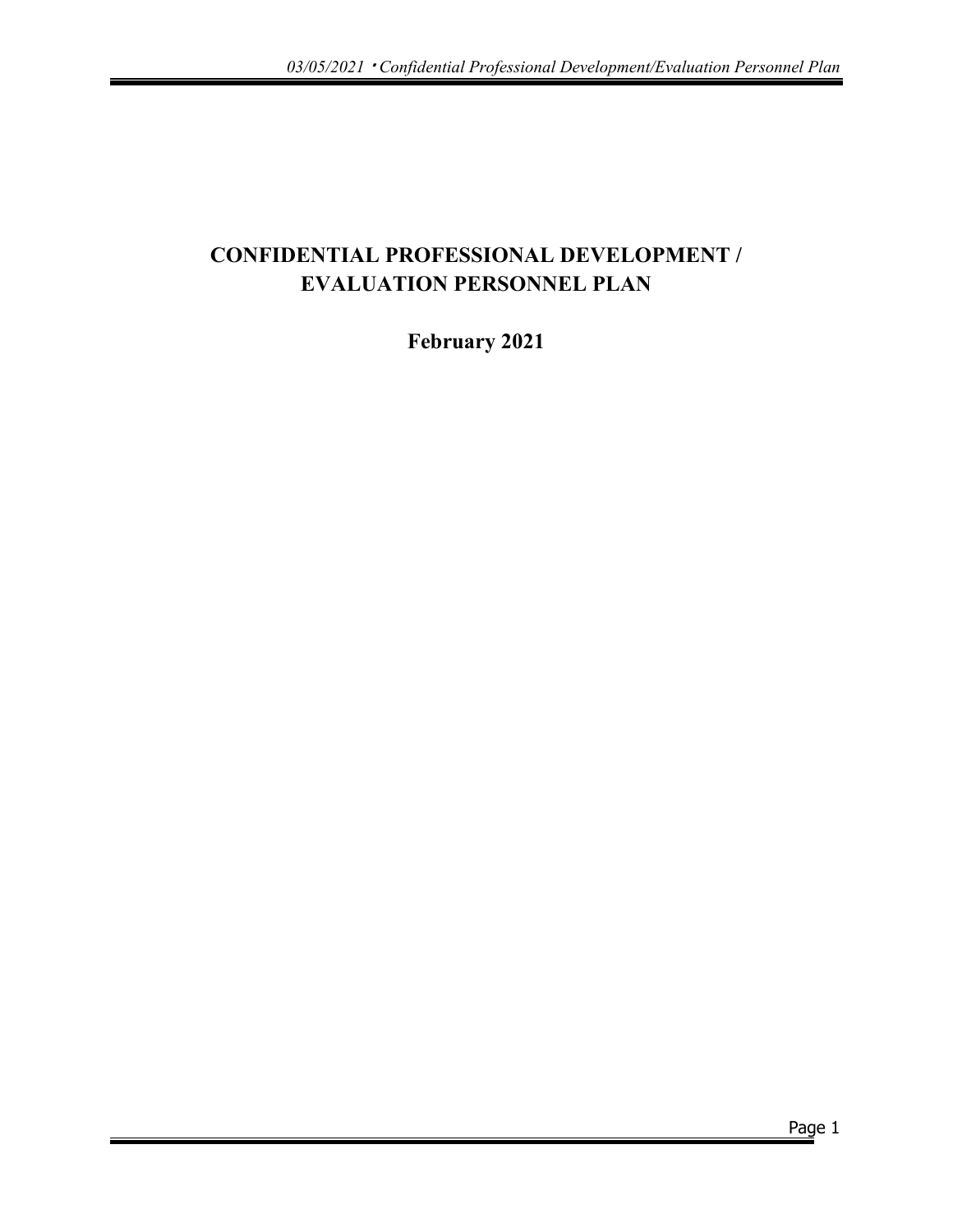# **Table of Contents**

| 1.  |      |                                                                 |
|-----|------|-----------------------------------------------------------------|
| 2.  |      |                                                                 |
| 3.  |      |                                                                 |
| 4.  |      | CONFIDENTIAL PROFESSIONAL DEVELOPMENT/EVALUATION PERSONNEL PLAN |
|     |      |                                                                 |
| 5.  |      |                                                                 |
|     | 5.1  |                                                                 |
|     | 5.2  |                                                                 |
|     | 5.3  |                                                                 |
|     | 5.4  |                                                                 |
|     | 5.5  |                                                                 |
|     | 5.6  |                                                                 |
|     | 5.7  |                                                                 |
|     | 5.8  |                                                                 |
|     | 5.9  |                                                                 |
|     | 5.10 |                                                                 |
|     | 5.11 |                                                                 |
|     | 5.12 |                                                                 |
|     | 5.13 |                                                                 |
|     | 5.14 |                                                                 |
|     | 5.15 |                                                                 |
|     | 5.16 |                                                                 |
|     | 5.17 |                                                                 |
| 6.  |      |                                                                 |
| 7.  |      |                                                                 |
| 8.  |      |                                                                 |
|     | 8.1  |                                                                 |
| 9.  |      |                                                                 |
| 10. |      |                                                                 |
|     | 10.1 |                                                                 |
|     |      | Page 2                                                          |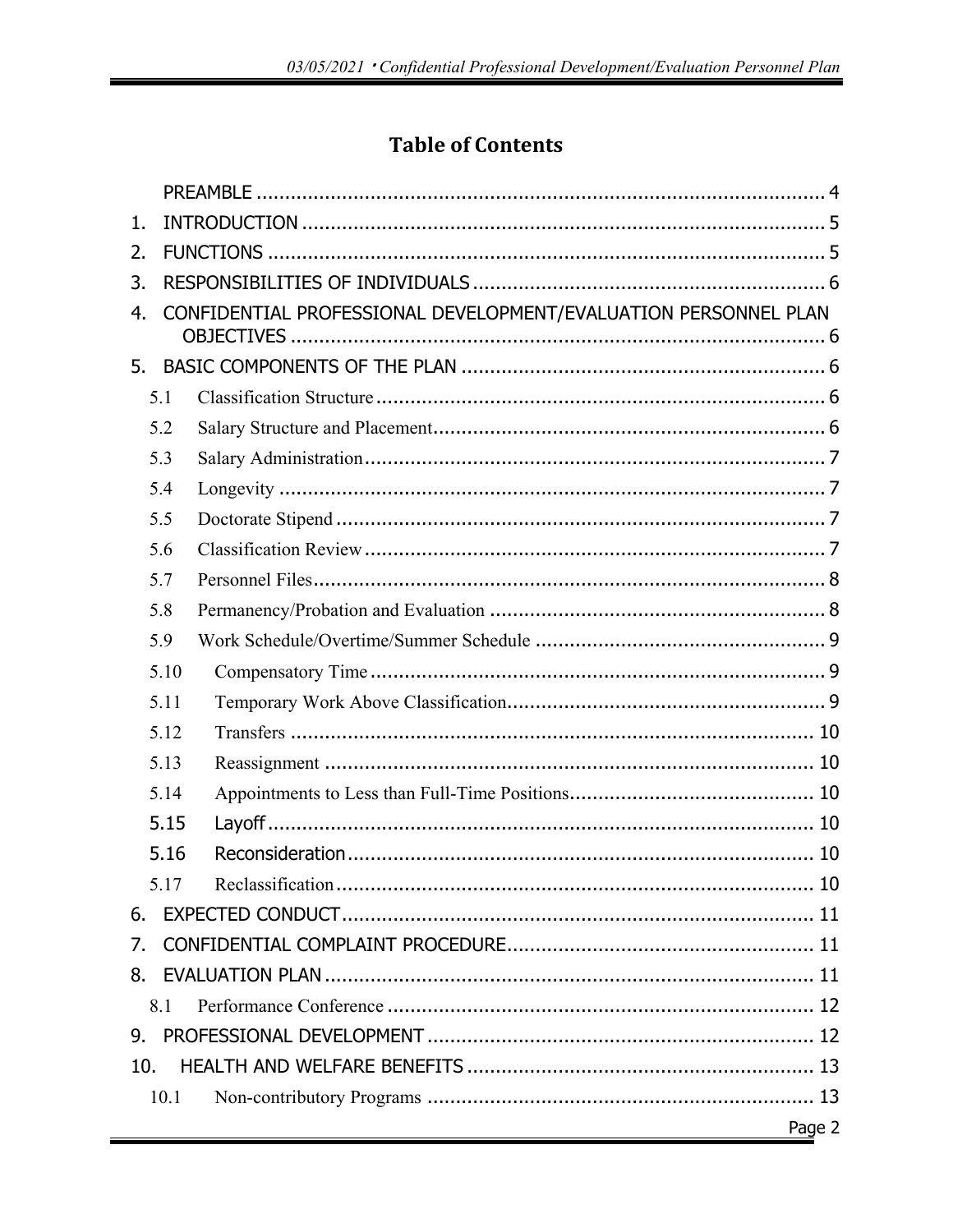| 10.2  |  |  |
|-------|--|--|
| 10.3  |  |  |
| 10.4  |  |  |
| 10.5  |  |  |
| 10.6  |  |  |
| 11.   |  |  |
| 11.1  |  |  |
| 11.2  |  |  |
| 11.3  |  |  |
| 11.4  |  |  |
| 11.5  |  |  |
| 11.6  |  |  |
| 11.7  |  |  |
| 11.8  |  |  |
| 11.9  |  |  |
| 11.10 |  |  |
| 11.11 |  |  |
| 11.12 |  |  |
| 11.13 |  |  |
| 11.14 |  |  |
| 11.15 |  |  |
| 12.   |  |  |
| 13.   |  |  |
| 14.   |  |  |
| 15.   |  |  |
| 16.   |  |  |
|       |  |  |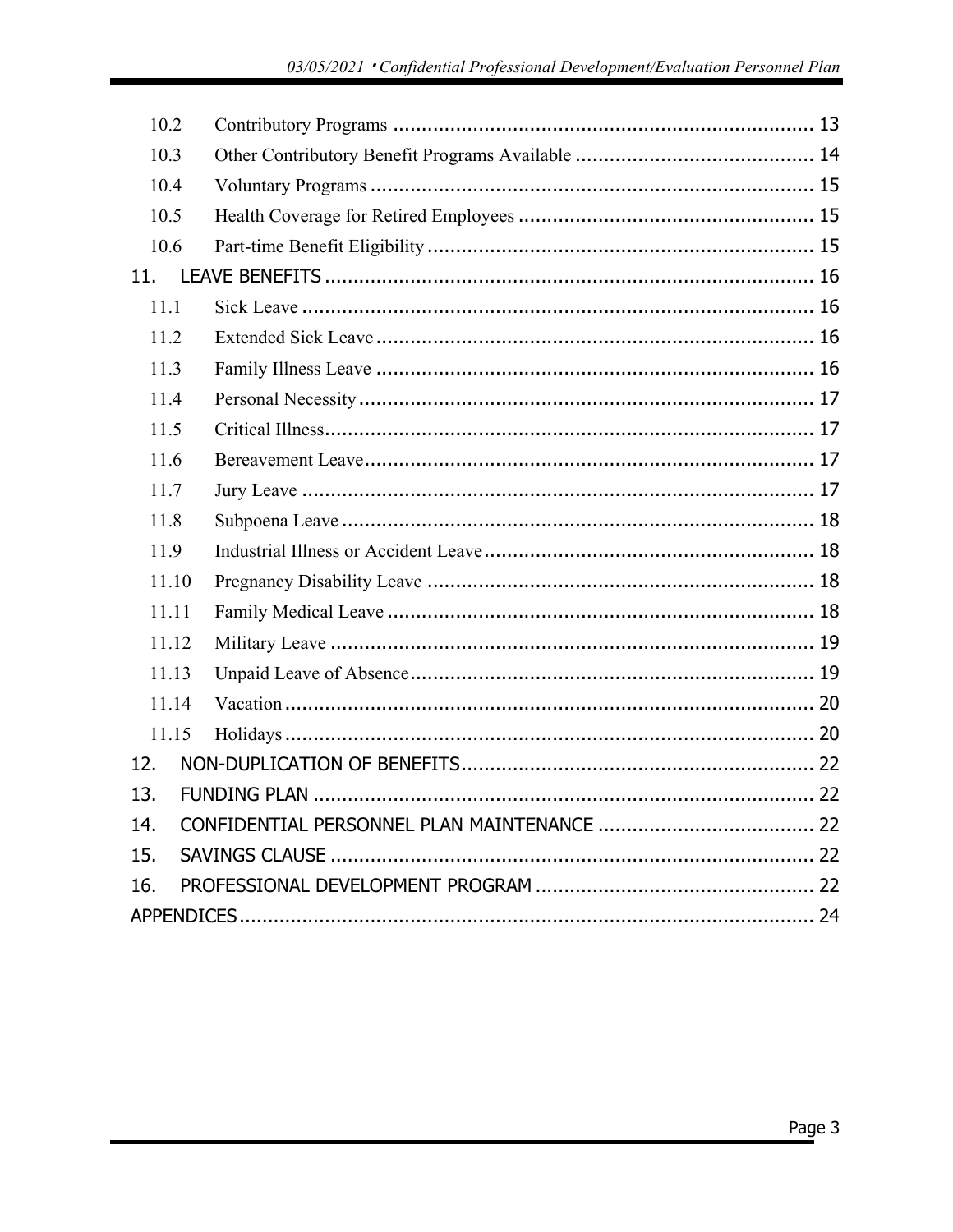# **PREAMBLE**

It has been and will continue to be the policy of the college and its Board of Trustees that discrimination shall not occur in the operation of any of our employment programs and that all employees and applicants shall be guaranteed the right of equal employment opportunity and shall be treated without regard to their race, sex (including gender, gender identity, gender expression, pregnancy, and breastfeeding), sexual orientation, national origin, ancestry, marital status, age, medical condition, genetic characteristics or information, military and veteran status, physical or mental disability or the perception that a person has one or more of the foregoing characteristics.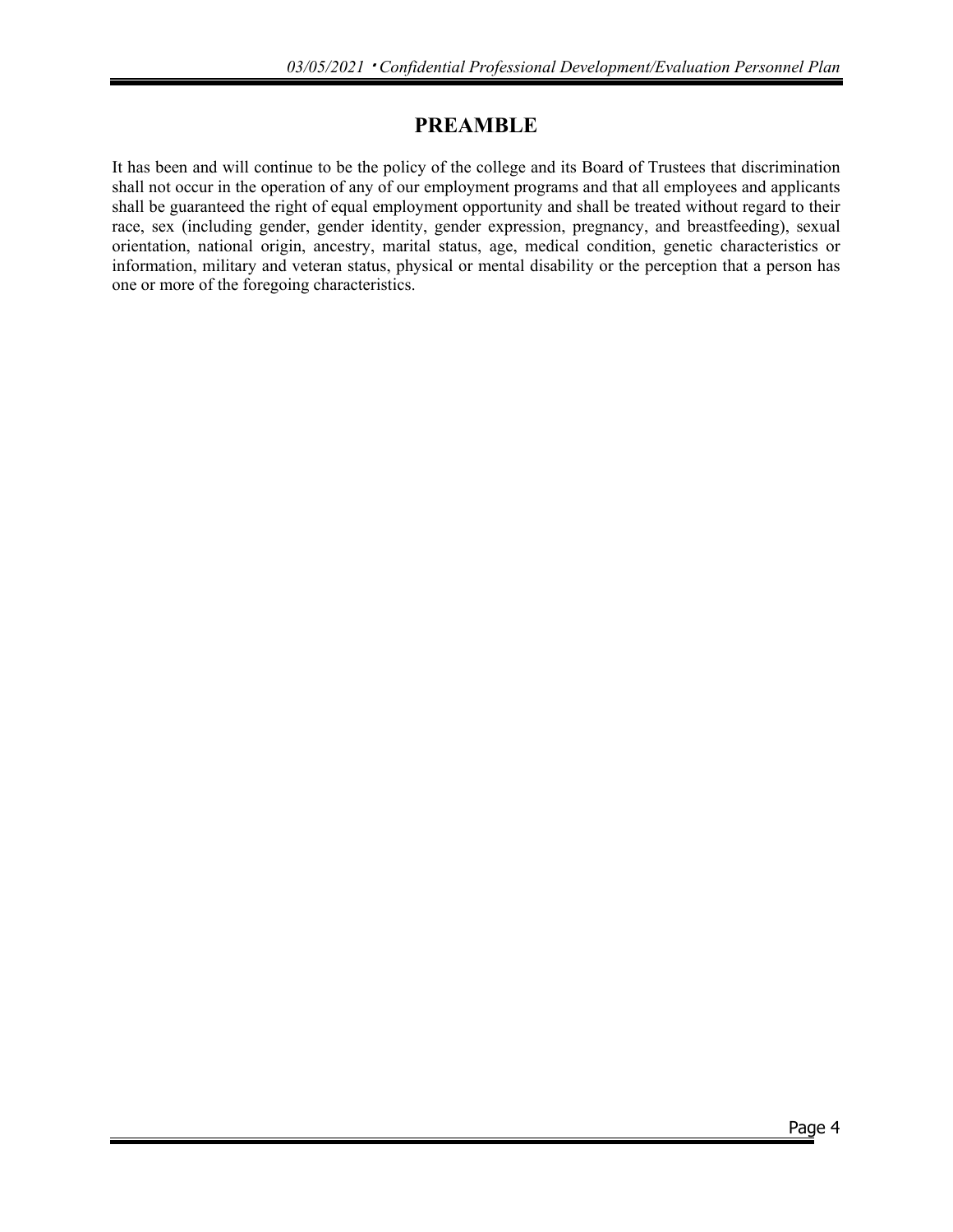# <span id="page-4-0"></span>**1. INTRODUCTION**

The College of the Desert Confidential Professional Development/Evaluation Personnel Plan (herein after referred to as the "Plan") applies to all confidential employees of the Desert Community College District (herein after referred to as the "District") who have been designated as "confidential" in accordance with the provisions of the California Education Code. The positions are identified in **Appendix B** of the Plan.

**"Confidential employee"** means any employee who is required to develop or present management positions with respect to employer-employee relations or whose duties normally require access to confidential information that is used to contribute significantly to the development of management positions (Government Code Title 1, Division 4, Chapter 10.7, Article 1) 3540.1 (c). Confidential employees shall be excluded from the classified bargaining unit.

The need for a comprehensive and fully integrated plan for confidential employees of the District is based upon the following:

- Since confidential classifications are excluded from collective bargaining, personnel and compensation policies and procedures for these employees are established under the authority of the Board of Trustees and implemented under delegated authority by the Superintendent/President. This structure provides written guidance for confidential employees subject to this authority.
- The varying fiscal conditions in the state, coupled with changes in District enrollment patterns, present additional challenges. Flexibility in the use of limited resources is one appropriate response to these ever-changing fiscal conditions.
- An awareness of public policy, educational futures, and changing social conditions, all of which influence the environment surrounding higher education, are matters of major concern.
- As the building of a "confidential team" is emphasized through the development of individuals, the kinds of personnel and compensation policies that provide incentives that recognize achievement must be provided.
- Finally, as change will continue to erode the effectiveness of past practice, it is appropriate and necessary that existing practices be reevaluated. One central principle is to align authority, responsibility, and compensation.

The Plan is an integrated personnel system covering appointment, evaluation, advancement, compensation, benefits, employment status, education and development, layoff, leaves, personnel rights, and conditions of employment.

Administration and implementation of the Plan are the responsibilities of the Office of Human Resources under delegated authority from the Superintendent/President.

## <span id="page-4-1"></span>**2. FUNCTIONS**

Confidential employees provide administrative support to the college's senior management group, as well as provide assistance with negotiations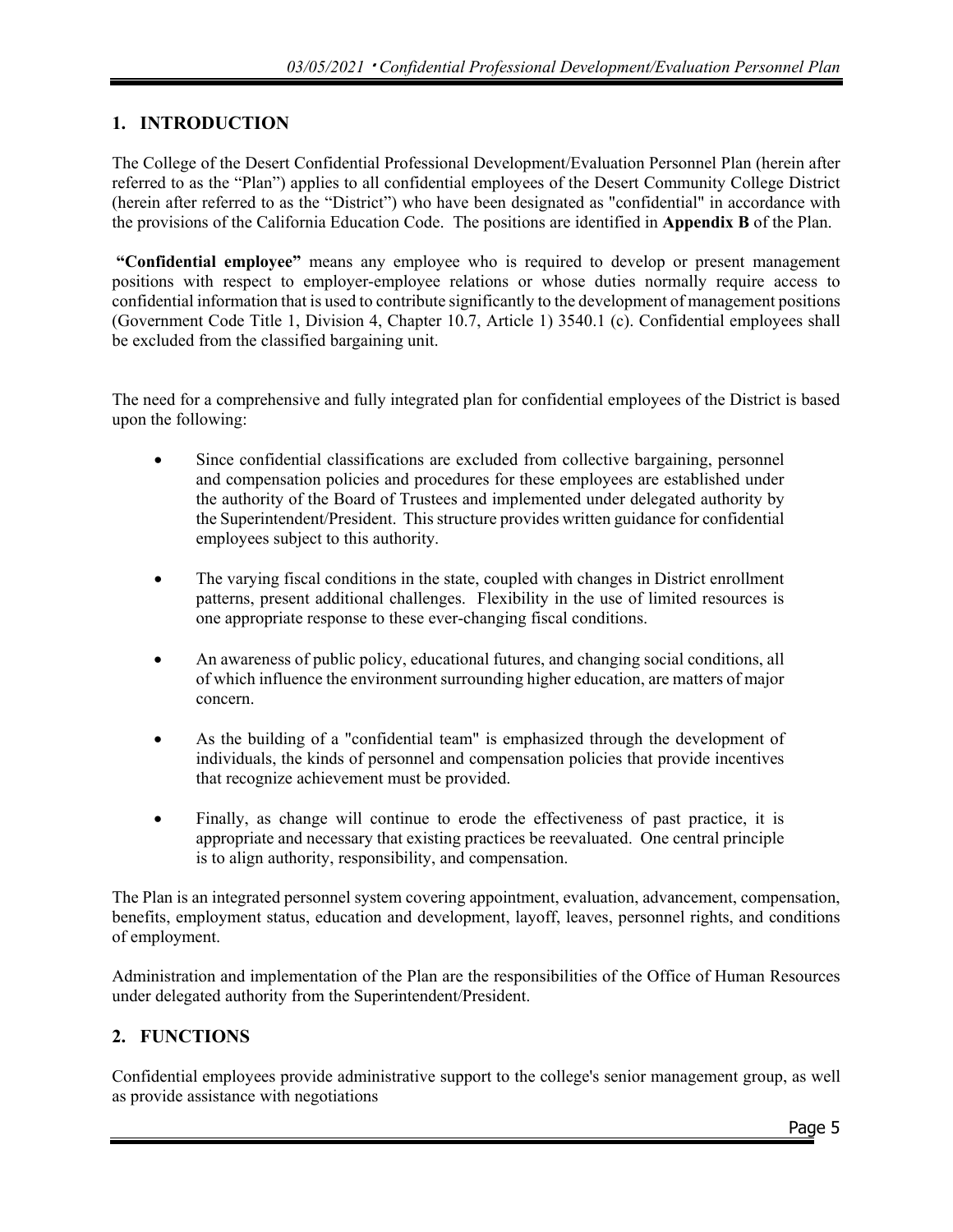# <span id="page-5-0"></span>**3. RESPONSIBILITIES OF INDIVIDUALS**

Responsibilities are set forth in the respective classifications for each confidential position.

## <span id="page-5-1"></span>**4. CONFIDENTIAL PROFESSIONAL DEVELOPMENT/EVALUATION PERSONNEL PLAN OBJECTIVES**

- To recruit and retain well-qualified persons
- To facilitate and enhance effectiveness and productive efforts of confidential employees through evaluation of performance and the recognition of accomplishment
- To provide a system in which the particular abilities, contributions, expertise, and effectiveness of the individual can be considered, along with the level of responsibility of the job performed, in determining appropriate compensation
- To provide flexibility to accommodate the variations in job requirements and performance expectations, which are a normal part of a changing environment in which, the college must operate
- To establish a salary structure that is indexed, both internally and externally, to comparable institutions
- To provide a system of fiscal controls within which the Superintendent/President approves appropriate salaries for confidential classifications
- To establish a benefits program that complements the salary program, is appropriate for confidential employees, and is indexed to comparable institutions
- To provide a confidential evaluation process that encourages higher levels of performance and recommends specific areas of professional development activities

## <span id="page-5-2"></span>**5. BASIC COMPONENTS OF THE PLAN**

## <span id="page-5-3"></span>**5.1 Classification Structure**

The placement of each classification in a particular level, as reflected in **Appendix B**, is premised on an assessment of the general skills, knowledge, and qualification requirements needed to perform the assigned duties and responsibilities. Additional criteria that have been considered include, but are not limited to, nature and complexity of program or organizational unit; scope of responsibility; and special job demands.

## <span id="page-5-4"></span>**5.2 Salary Structure and Placement**

The salary structure consists of a classification salary schedule with a salary range including steps established for each confidential position.

For salary comparison purposes, the salary schedule shall be based on a "bench-marking methodology" a salary survey utilizing the fifteen largest-middle sized single community college districts (excluding basic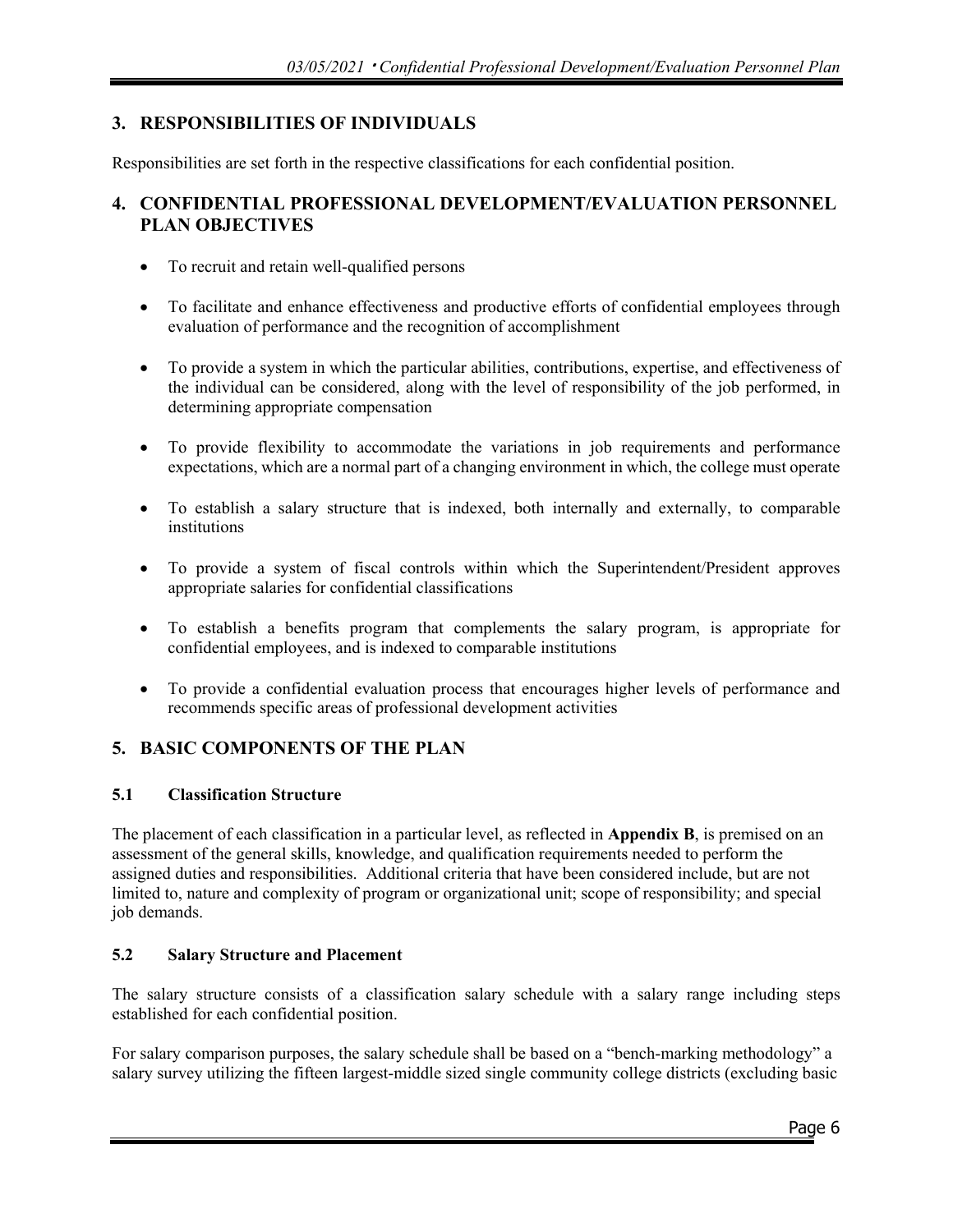aid districts) based on multiple criteria primarily of which will be the most current funded FTES as well as other factors as deemed appropriate such as budgets and permanent staffing levels.

Confidential employees shall advance to the next step on the appropriate salary schedule as of July  $1<sup>st</sup>$  of each year, providing employment commenced no later than March 31<sup>st</sup> of that year and subject to a satisfactory evaluation.

The Superintendent/President may, at his/her sole discretion, approve salary adjustments other than the salary adjustments provided for in this plan.

## <span id="page-6-0"></span>**5.3 Salary Administration**

Confidential employees are normally expected to have a variation of experience and proven capabilities. In order to provide the Superintendent/President and the Board of Trustees adequate flexibility in the hiring and placement of confidential employees in the respective positions, initial salary placement shall be determined through conferred agreement between the Office of Human Resources and the immediate supervisor for approval by the Superintendent/President or designee. Maximum placement shall be at step 7 unless otherwise approved by the Superintendent/President.

## **5.4 Longevity**

Confidential employees shall be compensated in recognition of accrued continuous time without a break in service and continued satisfactory performance with the District at the following rate:

10 full years or more \$55.00 per month 15 full years or more \$75.00 per month 20 full years or more \$100.00 per month 25 full years or more \$135.00 per month 30 full years or more \$160.00 per month

Longevity increases are effective July 1, of each year following the anniversary date, beginning in 2021.

## **5.5 Doctorate Stipend**

Upon completion and evidence of an earned doctorate or juris doctorate degree, confidential employees are eligible for an annual \$2,000 doctorate stipend, effective July 1, 2021.

## <span id="page-6-1"></span>**5.6 Classification Review**

The District is a dynamic entity and, as such, procedures must be in place that provide an opportunity for adjustment to classifications in order to meet the legitimate needs of the college. The procedures set forth herein will provide for classifications to be reviewed when it can be demonstrated that there has been a significant change(s) in duties/responsibilities and accountability.

Short-term and permanent change(s) must be documented by the confidential employee and his/her immediate supervisor and forwarded to the Vice President of Human Resources and Employee Relations. In the event the change(s) is both permanent and significant, the Vice President of Human Resources and Employee Relations shall forward the request to the Superintendent/President, for review. If approved, all such changes shall be effective on the first of the month following the Superintendent/President's approval.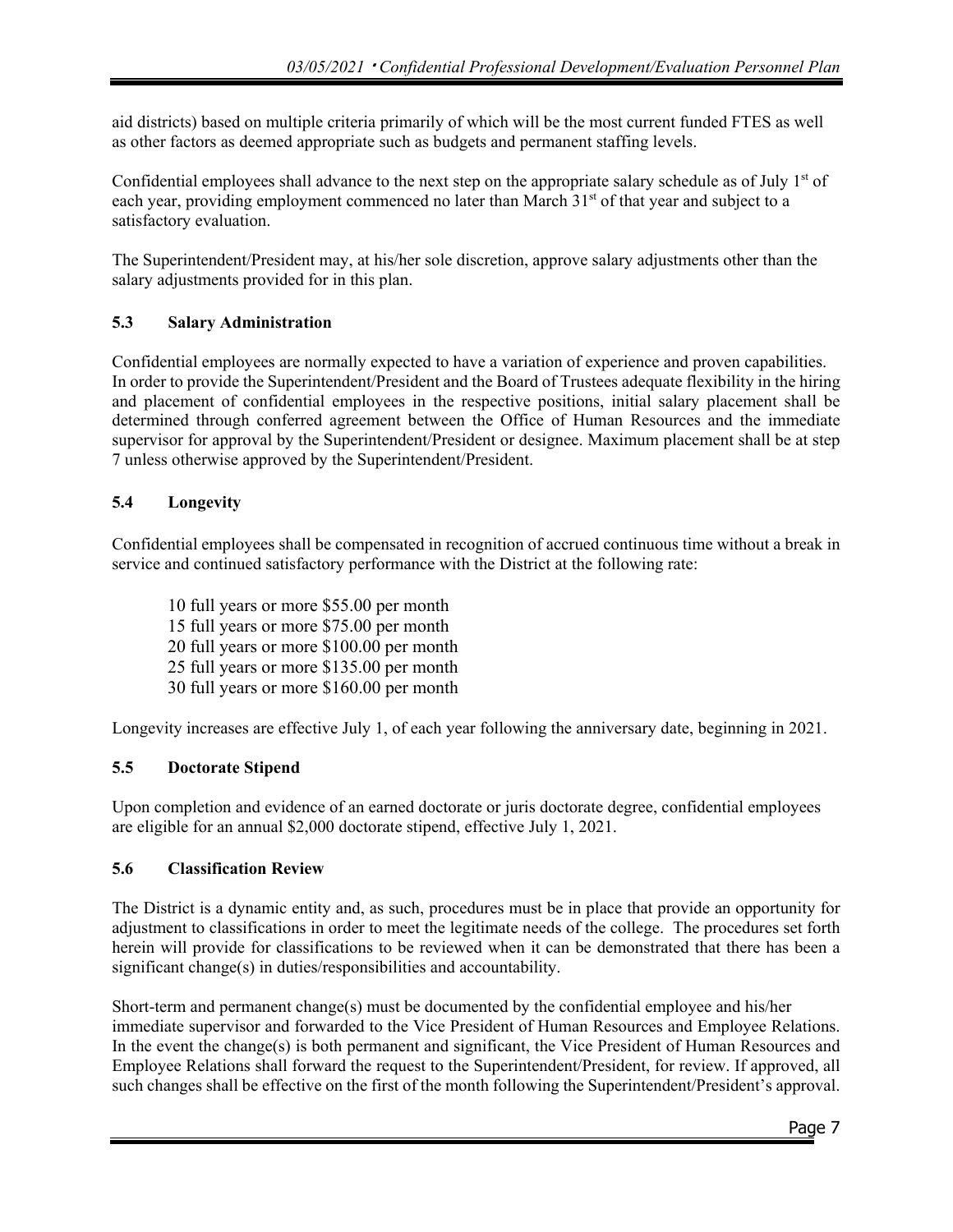Requests for classification review, based upon changed conditions, are to be made on the College of the Desert Classification Analysis Form (**Appendix C)**. The request may be initiated either by the confidential employee or the confidential employee's immediate supervisor.

When the job is changed (e.g., upgrade, title change), an incumbent will at no time be expected to apply for his/her incumbent job/position.

## <span id="page-7-0"></span>**5.7 Personnel Files**

There shall be one official District personnel file for each confidential employee. The material in the official District personnel file shall be considered and used as the only official personnel record of the District in any proceeding affecting the status of the confidential employee's employment with the District. The personnel file shall include, but not be limited to, records of employment with the District and records of professional evaluation. The personnel file shall be kept in a secured environment in the Office of Human Resources. When an employee's file is opened for any purpose other than routine office work, a file utilization form shall show the name of the person opening the file and the date.

A confidential employee shall have the right at any reasonable time without loss of pay to examine and/or obtain copies of any material from the employee's own personnel file.

All personnel files shall be kept in confidence and shall be available for inspection only to the immediate supervisor and Human Resources, when it is deemed necessary for the proper administration of the District's affairs and the supervision and protection of the confidential employee. The District shall keep a log indicating the persons who have examined a personnel file as well as the date such examinations were made (other than the regular Human Resources staff).

Any person who places written material of a derogatory nature into a confidential employee's file will first present a copy of such material to the employee concerned. The employee will have a right of rebuttal within twenty working days of the receipt of such material and have it attached. Under no circumstances will any derogatory information be entered into a personnel file without the confidential employee's knowledge.

Derogatory material placed in a confidential employee's personnel file may be sealed and removed upon the request of the confidential employee when such material is more than two years old. Derogatory material does not include evaluations.

## <span id="page-7-1"></span>**5.8 Permanency/Probation and Evaluation**

New confidential employees will be subject to a probationary period of twelve months and will be evaluated at the end of the fourth and eighth months of employment. Promoted or transferred employees are subject to a probationary period of six months and will be evaluated at the end of the third and fifth months. In the event that the employee does not successfully complete the probationary period in the new position, the employee may be eligible to return to the previous position. Evaluation timelines may be adjusted by the supervisor and the Vice President of Human Resources, or designee.

Permanent confidential employees shall receive a written evaluation on the form and conference with the immediate supervisor annually. Confidential employees shall be evaluated using the performance appraisal form (**Appendix G**). Employees shall complete a self-evaluation prior to meeting with the immediate supervisor.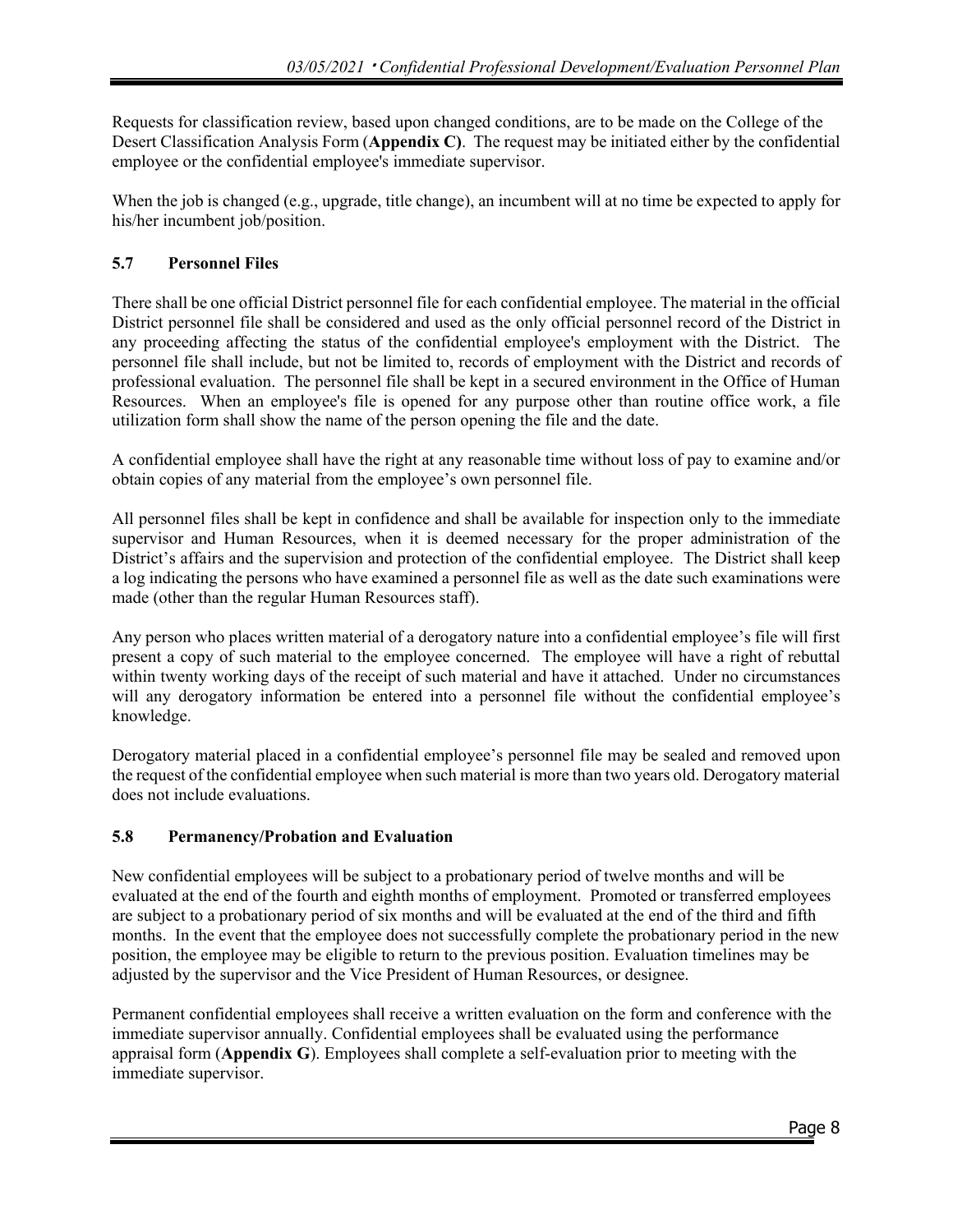Probationary employees may be suspended or dismissed at the discretion of the Superintendent/President or designee. A permanent employee will be suspended or dismissed for reasonable cause only. A permanent employee who is serving a probationary period and who is found unsatisfactory in the confidential position shall be reinstated in permanent status in the former classification, unless there is cause for dismissal from the District.

## <span id="page-8-0"></span>**5.9 Work Schedule/Overtime/Summer Schedule**

Full-time confidential employees are normally scheduled a total of forty hours per week, with a regular workday consisting of eight hours, exclusive of a one-hour lunch. The scheduling of hours and workdays shall be at the discretion of the District. One fifteen minute rest period will be allowed at or about the middle of each four-hour work period during the day. Rest periods may not be worked in lieu of a shortened workday or workweek. The scheduling of rest and meal periods is dependent upon the needs of the District. With permission of the immediate supervisor, employees may work a flexible schedule. The immediate supervisor may re-evaluate the decision and ability to permit employee to work a flexible schedule at any time.

The District retains the right to require employees to work overtime. All overtime must be authorized in advanced by the employee's immediate supervisor. Working unauthorized overtime may be cause for discipline up to and including discharge.

All overtime hours shall be compensated at a rate of pay equal to time and one-half the regular rate of pay for the confidential employee if the work is authorized by the immediate supervisor. Overtime is defined to include any time greater than or equal to fifteen minutes worked in excess of the regular workday and in excess of forty hours in any calendar week, whether such hours are worked prior to the commencement of a regular assigned starting time or subsequent to the assigned quitting time.

4/40 Summer Work Schedule: The District generally observes a 4/40 summer work schedule (Monday – Thursday) ten hours per day, between mid-June and mid-August. Unless otherwise authorized by the appropriate administrator, confidential employees shall observe the summer work schedule.

# <span id="page-8-1"></span>**5.10 Compensatory Time**

A confidential employee may, with supervisory approval, take compensatory time off in lieu of cash compensation for overtime work. Such understandings shall be put in writing prior to the overtime assignment. Compensatory time off shall be granted at the appropriate rate of overtime pay. Compensatory time shall be taken at a time mutually acceptable to the confidential employee and the District in accordance with applicable provisions of the California Education Code and the Fair Labor Standards Act.

## <span id="page-8-2"></span>**5.11 Temporary Work Above Classification**

Confidential employees, when required and assigned by their supervisor to perform duties above their stated classification for any period of time that exceeds five days within a fifteen calendar day period, shall be compensated at the range for duties performed per the California Education Code, Section 88010. Employees shall be placed at the step that allows for an increase of a minimum of 5% in salary and shall be determined ahead of time by the Vice President of Human Resources or designee with input from the supervisor and confidential employee.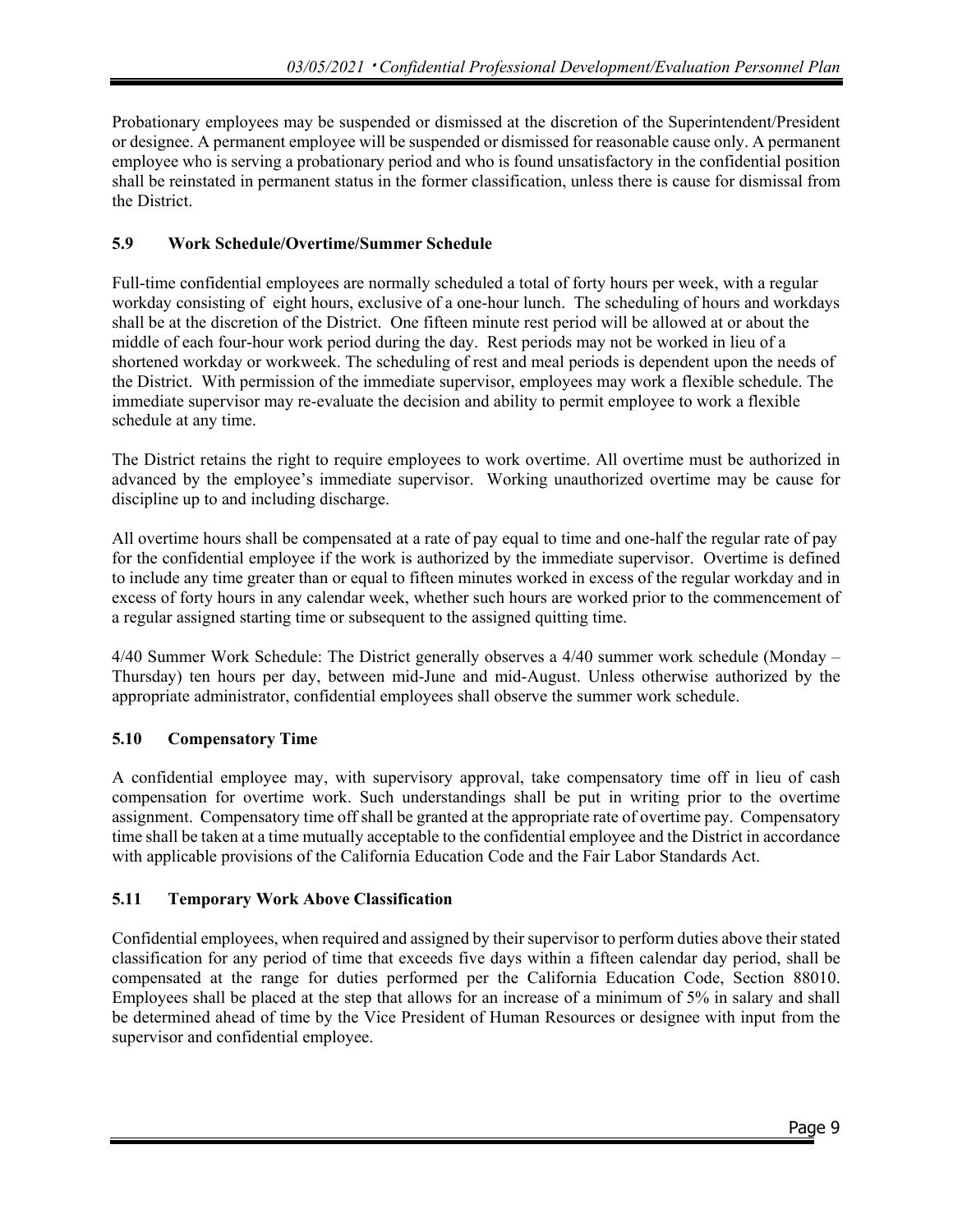## <span id="page-9-0"></span>**5.12 Transfers**

For the purpose of this Section, a "transfer" shall mean the relocation of a confidential employee from one department, school, or site to another within the same classification.

The District shall notify confidential employees of vacant confidential positions, as they become known. Confidential employees desiring to transfer to such vacant positions may request a transfer prior to the position closing date. The transfer request shall be submitted in writing to the Vice President of Human Resources or designee, and shall include a resume, letter of interest, unofficial transcripts, and other necessary documentation.

Prior to creation of a vacancy, a confidential employee may also request a transfer by filing an appropriate written request with the Vice President of Human Resources or designee. All requests for transfer submitted in this manner shall be kept on file for at least one (1) year from the date of submittal.

If the request has been submitted prior to the closing of the position, the confidential employee shall be considered for the vacancy before any new employee is considered.

Transfers shall be considered based on minimum qualifications of the position. Each person that applies and meets the minimum qualifications of the position shall be interviewed by the appropriate supervisor. The District reserves the right to approve or disapprove any transfer request.

## <span id="page-9-1"></span>**5.13 Reassignment**

Subject to approval of the Board of Trustees, the Superintendent/President may reassign confidential employees to any classification/duties that the Superintendent/President deems to be necessary to the District's operation and programs. Superintendent/President or designee shall speak with the employee prior to the reassignment. Reassignments shall not be punitive or disciplinary in nature.

## <span id="page-9-2"></span>**5.14 Appointments to Less than Full-Time Positions**

Individuals appointed to less than full-time (1.00 FTE) but greater than .75 FTE (thirty hours per week), shall be entitled to full health/medical, dental, vision, and life insurance benefits under the Plan. All other benefits provided for under the Plan shall be prorated on the basis of percent of full-time equivalent (FTE) and/or number of months worked.

<span id="page-9-3"></span>**5.15 Layoff -** If a layoff should occur, the California Education Code provisions that are in effect at the time shall apply.

<span id="page-9-4"></span>**5.16 Reconsiderations -** Requests for reconsideration of personnel decisions or reassignments shall be submitted to the appropriate administrator, who shall be responsible for submitting the request to the Superintendent/President whose decision shall be final.

## <span id="page-9-5"></span>**5.17 Reclassification**

When supported by the appropriate administrator, confidential employees covered by this Plan may submit a request to be reclassified to a higher-level position to his/her immediate supervisor to a classification with a higher salary either within the same level or in a different level. Such promotions must be to classifications that have been officially established and classified. The immediate supervisor will approve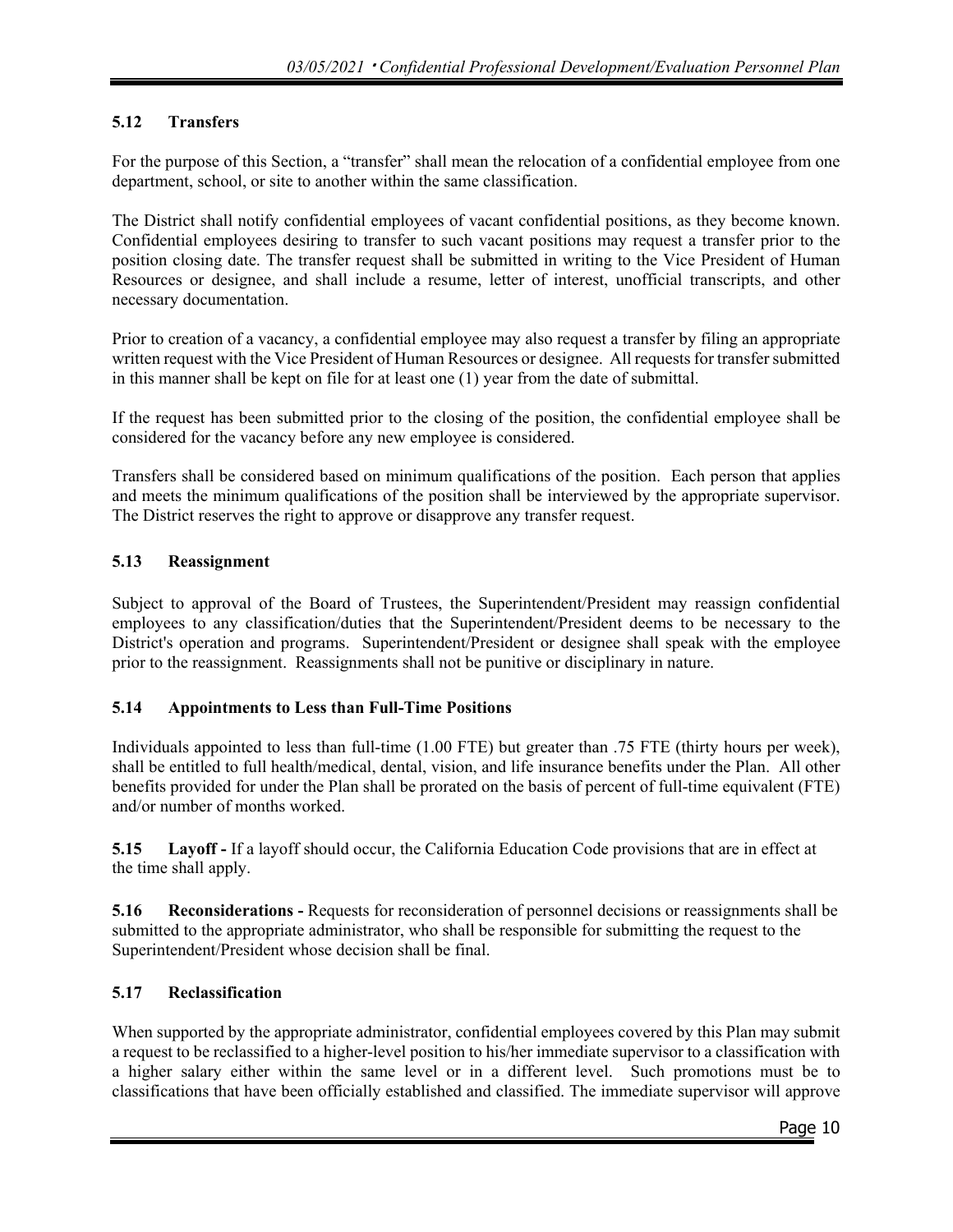or deny the reclassification. The recommendation to reclassify a confidential employee will be reviewed to the Superintendent/President or designee, who will make a final decision regarding the reclassification request.

## <span id="page-10-0"></span>**6. EXPECTED CONDUCT**

All confidential team members are expected to function in accord (abide by):

- a) Board Policy 3050: Code of Ethics Standards of Practice Employees
- b) Administrative Procedure 3050: Code of Ethics Standards of Practice Employees
- c) Institutional Code of Ethics **(Appendix D)**

## <span id="page-10-1"></span>**7. CONFIDENTIAL COMPLAINT PROCEDURE**

Definitions:

- a) A "complaint" is a formal written allegation by a complainant that he/she has been adversely affected by a violation of District policies and procedures
- b) A "complainant" is a member of the confidential team filing a complaint.
- c) A "day" is any day in which the central administrative office of the Desert Community College District is open for business.
- d) The "immediate supervisor" is the lowest level administrator having immediate jurisdiction over the grievant.

See Complaint Procedure **(Appendix E)**.

## <span id="page-10-2"></span>**8. EVALUATION PLAN**

Employees in the confidential group shall be evaluated annually on their anniversary date. Probationary confidential employees will be evaluated after 4 months and 8 months of service, and thereafter every two years on the confidential employee's anniversary date. Evaluation shall form the basis for recommendations for development or other activities related to career development. The District retains the right to conduct special evaluations when performance concerns arise.

The evaluation process shall include a self-evaluation by the confidential employee and a performance evaluation by the supervisor.

The confidential employee will evaluate his/her performance in the following areas: responsibilities identified in the position description, professional development activities, special projects, and other unanticipated responsibilities (**Appendix F**).

The manager will evaluate the performance of the confidential employee taking into consideration the confidential employee's self-evaluation. The evaluation (**Appendix G**) will be comprised of the following components:

- (a) Performance of responsibilities as defined in the position description.
- (b) Optional areas for professional growth.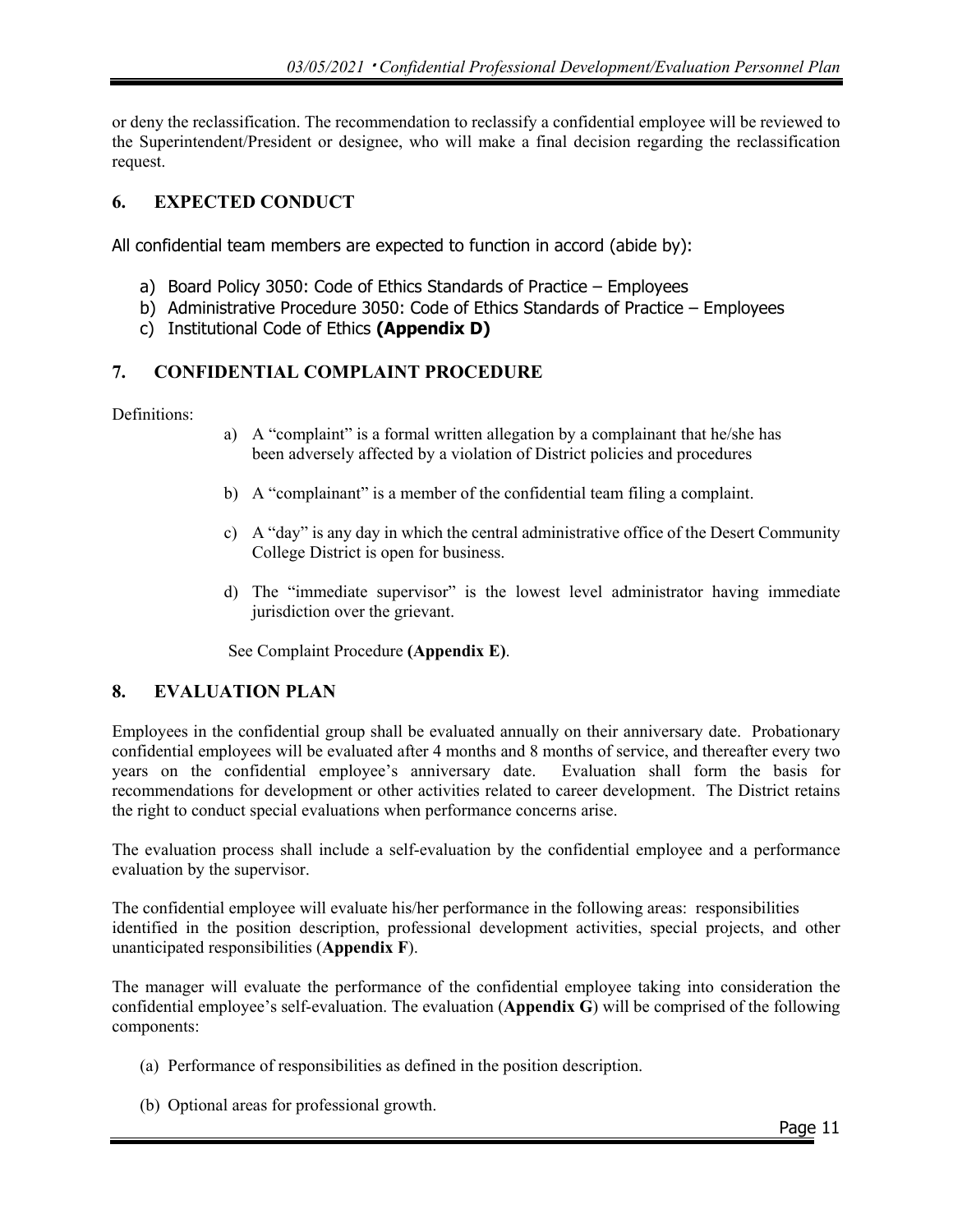- (c) Work behaviors
	- Commitment to the District's mission
	- Ability to engage in positive, cooperative relationships
	- Decision-making ability
	- Written and verbal skills
	- Supervisory skills, if appropriate
	- Time and resources management
- (d) Other activities and responsibilities
	- Participation in community organizations and in committees of the college
	- Unanticipated activities
	- Special assignments and projects
	- Budget management including contributions to cost effectiveness

#### <span id="page-11-0"></span>**8.1 Performance Conference**

The confidential employee and the manager will agree upon a mutually convenient time to review the confidential employee's evaluation, no later than the completion date set forth by the District.

The manager and the confidential employee will review the results together. Originals will be forwarded to the Vice President of Human Resources and Employee Relations, who will arrange to place them in the confidential employee's personnel file.

## <span id="page-11-1"></span>**9. PROFESSIONAL DEVELOPMENT**

Professional development is primarily the responsibility of each confidential employee. In an era of rapid and continuous change, this must be a high priority for professional confidential employees.

Professional self-development, improvement, and maintenance of currency in the field, whether or not at District expense, are normal requirements for retention and advancement in confidential classifications. Self-development may take many forms: graduate courses, degrees, certification programs, workshops, professional associations meetings, working with mentors, etc. Confidential employees must conscientiously develop a plan for professional improvement and update it biennially.

The District provides on-going professional development programs for all confidential employees. The District also supports attendance at professional conferences that benefit the District.

The District provides periodic workshops to assist confidential employees in coping with critical issues and staying current. The importance of each confidential employee taking seriously his/her own development and evaluation of currency of skills is of paramount importance. The professional development plan is part of each confidential employee's biennial evaluation, and each confidential employee should carefully review the progress of his/her professional development goals.

Full-time confidential employees who enroll in courses offered at College of the Desert may rearrange their work schedules for not more than five hours per week to attend those classes under the following conditions:

1. Prior to enrolling in the class employees must secure approval from their supervisor to rearrange work hours in order to be released during the time which classes meet, and to make up one half of those hours within the same week, not to exceed a forty hour work week.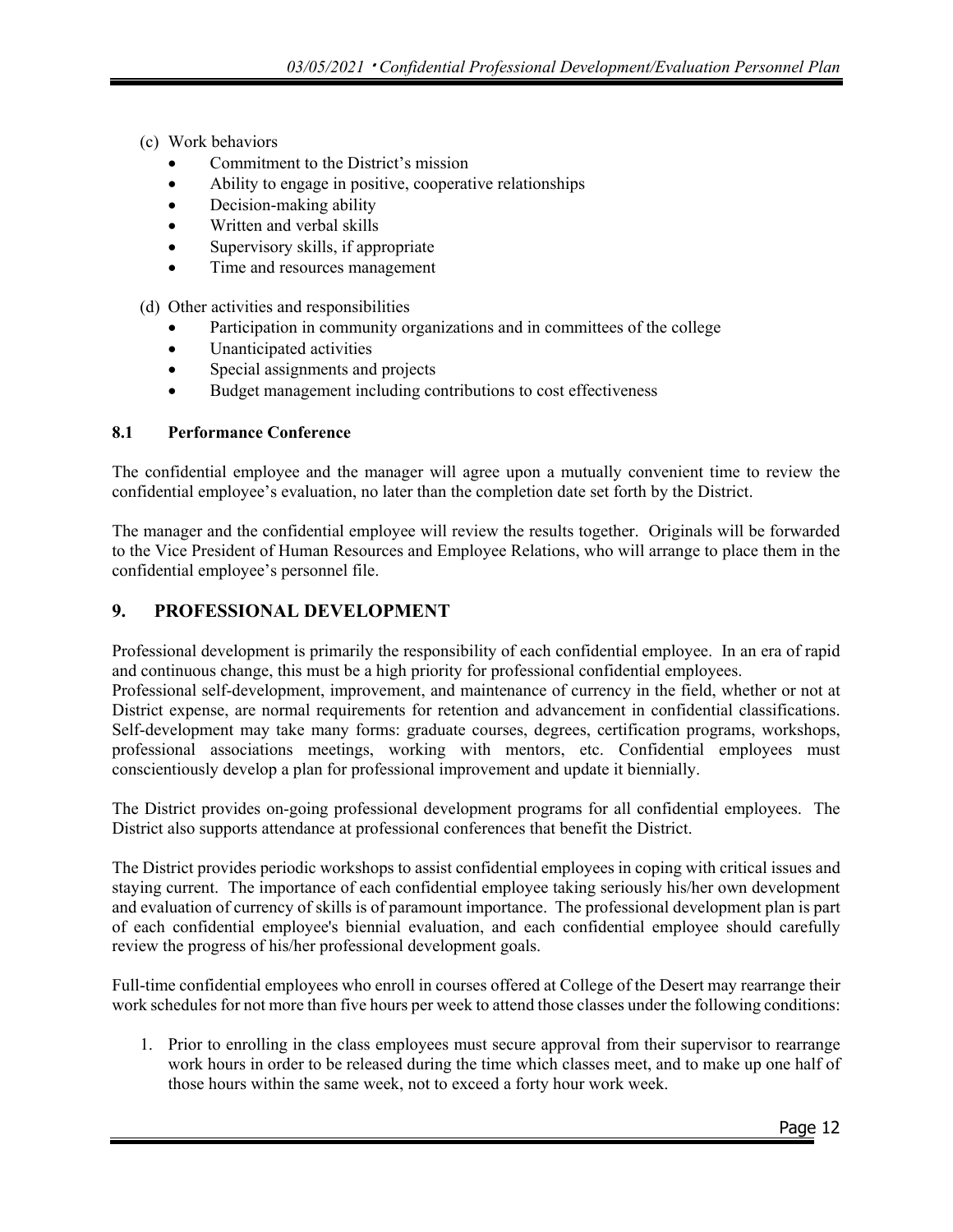2. If reimbursement is requested, the confidential employee must submit an application (**Appendix H**) to the Management Plan Committee prior to the start of the class session.

## <span id="page-12-0"></span>**10. HEALTH AND WELFARE BENEFITS**

**Health and Welfare:** The District provides a variety of benefit programs. Individual programs may be non-contributory (financially supported by the district), contributory (financially supported by both district and employee) and voluntary (solely at the employee's option and expense).

#### <span id="page-12-1"></span>**10.1 Non-contributory Programs**

**Workers' Compensation** – This program ensures that all employees will be provided benefits per the current State regulations and policies if injured in a work-related accident or illness. In the event of an industrial injury or illness that occurs while on college property or while in the service of the District, the employee must report the injury or illness promptly to the Office of Human Resources and to the immediate supervisor. If medical treatment is required, the Office of Human Resources will authorize such treatment through a participating provider in the Medical Provider Network, unless the employee has requested to be treated by his/her own physician. (Proper form must be completed and placed in personnel file prior to injury.)

All industrial injuries or illnesses, regardless of the severity, must be reported to the Office of Human Resources.

When an employee has experienced a work-related injury or illness and is released to return to work with restrictions, every effort will be made to find a temporary modified work assignment, which will allow the employee to progress to full duty status and is consistent with the work restrictions. A representative from the Office of Human Resources will meet with the employee and immediate supervisor.

If no modified assignments can be found, the employee will be placed on temporary disability, sick leave, or other available appropriate leave until an assignment can be found or until the restrictions are lifted and the employee can return to work.

If an employee refuses a modified work assignment which is consistent with the restrictions imposed by his/her physician, no temporary disability benefits will be paid. If the employee is unable to return to work in any capacity, the District retains the right to request verification from the employee's physician.

**Employee Assistance Program (EAP)** – Employee Assistance Program is a resource for eligible employees and any member of their household. This program offers confidential help in solving problems that affect personal well-being or job performance.

## <span id="page-12-2"></span>**10.2 Contributory Programs**

A Confidential Team member shall be eligible to participate in health benefits on the first day of the month following his/her first day of paid service, provided that first day of paid service is on or before the 15th day of the month. If a confidential employee provides his/her first day of paid service on the 16th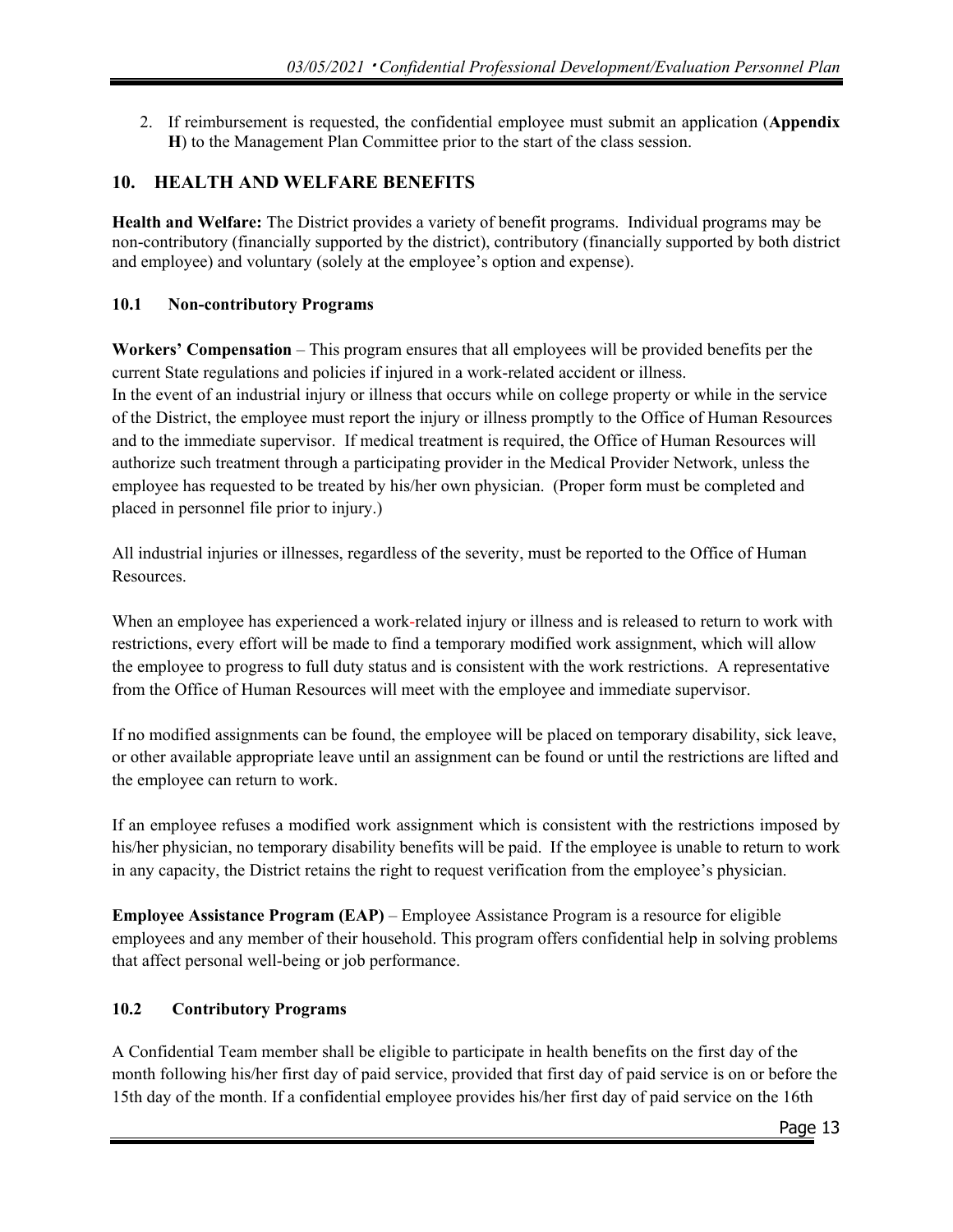day of the month or later, he/she will eligible to participate in health and welfare benefits on the first day of the second month following his/her first day of paid service.

**Medical Insurance** *-* The District offers several medical plans, which provide coverage to all full-time eligible employees and their dependents. Mental health benefits, chiropractic and acupuncture benefits may be included in the medical plans for both employee and dependents. Long-term care and accidental death and dismemberment insurance plans cover eligible employees only. Employees may purchase additional supplemental insurance and care at an additional cost.

**Long Term Care** - Long-term care insurance plans cover eligible employees only. (Eligible family members may purchase long-term care at an additional cost.)

**Dental Insurance** *-* The District offers two dental plans, which provide coverage for a variety of dental and orthodontic benefits for eligible employees and dependents.

**Vision Care** *-* The vision service plan includes an annual routine eye examination, and either eyeglasses or contact lenses for eligible employees and dependents.

**Life/AD&D Insurance** *-* Employee only group coverage is provided to the employee, up to \$50,000.00.

**Domestic Partner Health Benefits** *-* The District will make the same premium contribution for an eligible domestic partner as for a legally married spouse. Please note that the value of any employer-paid coverage for a domestic partner is taxable. The district must report the fair market value of the coverage as imputed income on the employee's Form W-2 for federal and state/local tax purposes.

# <span id="page-13-0"></span>**10.3 Other Contributory Benefit Programs Available**

**Unemployment Insurance** - The District contributes to the State Unemployment Insurance fund.

**Retirement** *-* The District provides eligible employees with a defined benefit retirement plan through membership in either the Public Employee Retirement System (PERS) or the State Teachers Retirement System (STRS), depending on their classification (classified or academic). Confidential employees are members of PERS. Employees who were members of PERS prior to January 1962 had the opportunity to elect Social Security coverage. Subsequent to 1962, all new members of PERS have been required to have Social Security coverage; therefore, there may be District employees covered by PERS who do not have Social Security coverage. Employees who are members of STRS do not pay Social Security; however new academic management employees hired after April 1, 1986 under STRS, must pay a percentage of their gross salary to Medicare. An eligible employee that has been a part of one defined benefit retirement plan may elect to enroll in that defined benefit plan upon date of hire.

**403(b) Plan** - The district sponsored 403(b) Plan with American Funds offers eligible employees a match of their contributions (up to \$1,200/year) and provides assistance in planning for retirement through our third-party administrator.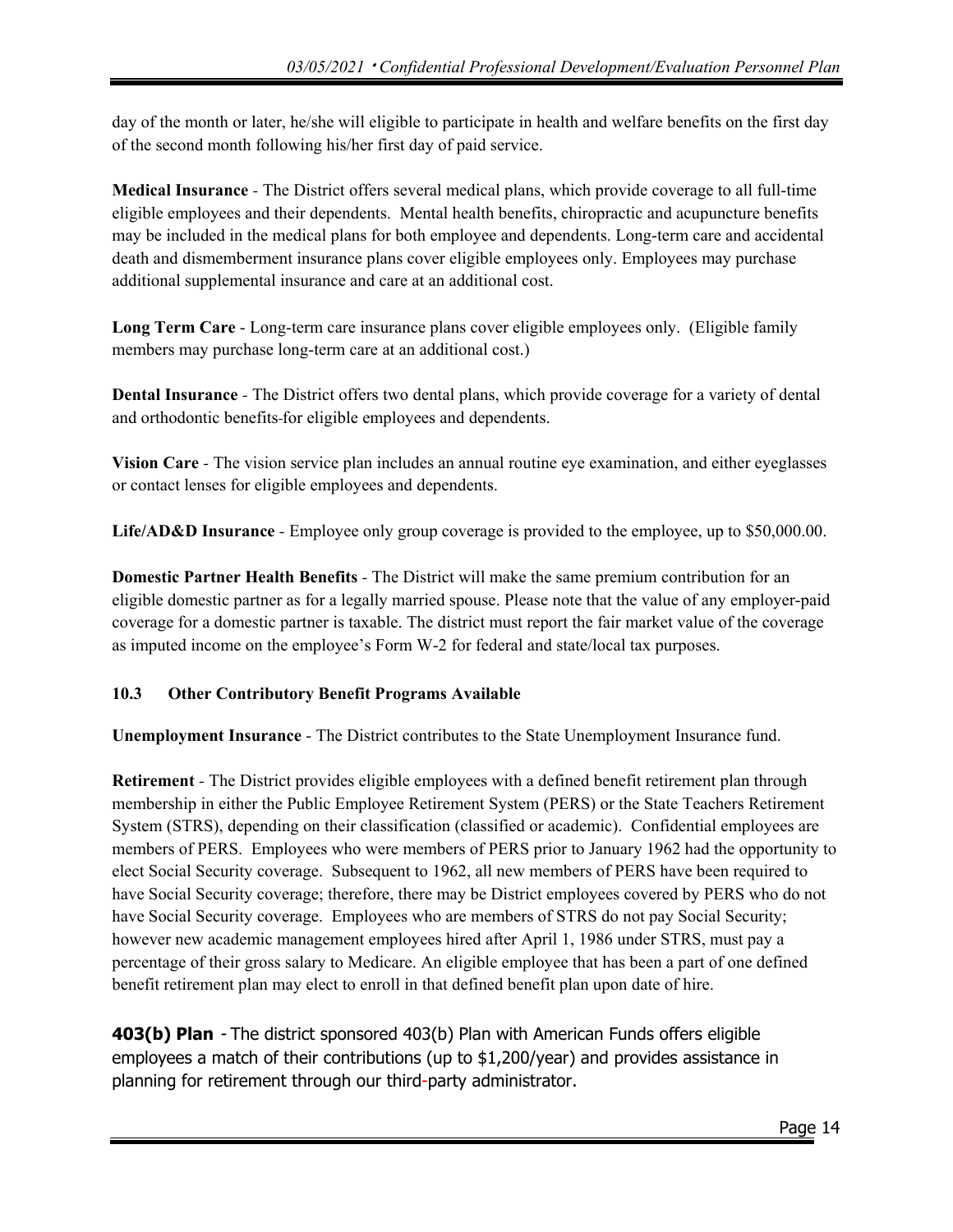## <span id="page-14-0"></span>**10.4 Voluntary Programs**

**Tax Sheltered Annuities** *–* In addition to the American Funds plan, employees can choose from a variety of other 403(b) and 457(b) plan options that also provide employees with pre-tax, defined contribution investment opportunities designed to enhance retirement.

**Section 125 Plan/Flexible Spending Account (FSA)** – Use pretax dollars to for eligible medical, dental, vision and dependent care expenses by enrolling in a flexible spending account (insurance premiums are not eligible expenses).

## <span id="page-14-1"></span>**10.5 Health Coverage for Retired Employees**

The District shall provide Confidential employees who retire with the same contribution towards their medical, dental, vision, life and long term care coverage as is provided to active eligible employees, until age sixty-five. Employees must be at least fifty-five and have at least ten years of full-time service with the District in order to qualify for coverage. Retirees are subject to tiered rates.

The District shall permit any Confidential employee over the age of sixty-five who has retired from the District to continue coverage in their current medical, dental and vision plans at his/her own expense. The District shall also permit continued enrollment of the surviving spouse or domestic partner of a retiree or active employee of the District at his/her own expense. This section permits enrollment into the District's medical, dental and vision plans only once.

## <span id="page-14-2"></span>**10.6 Part-time Benefit Eligibility**

Confidential employees who work thirty or more hours per week are to enroll in the same health plans as full-time employees.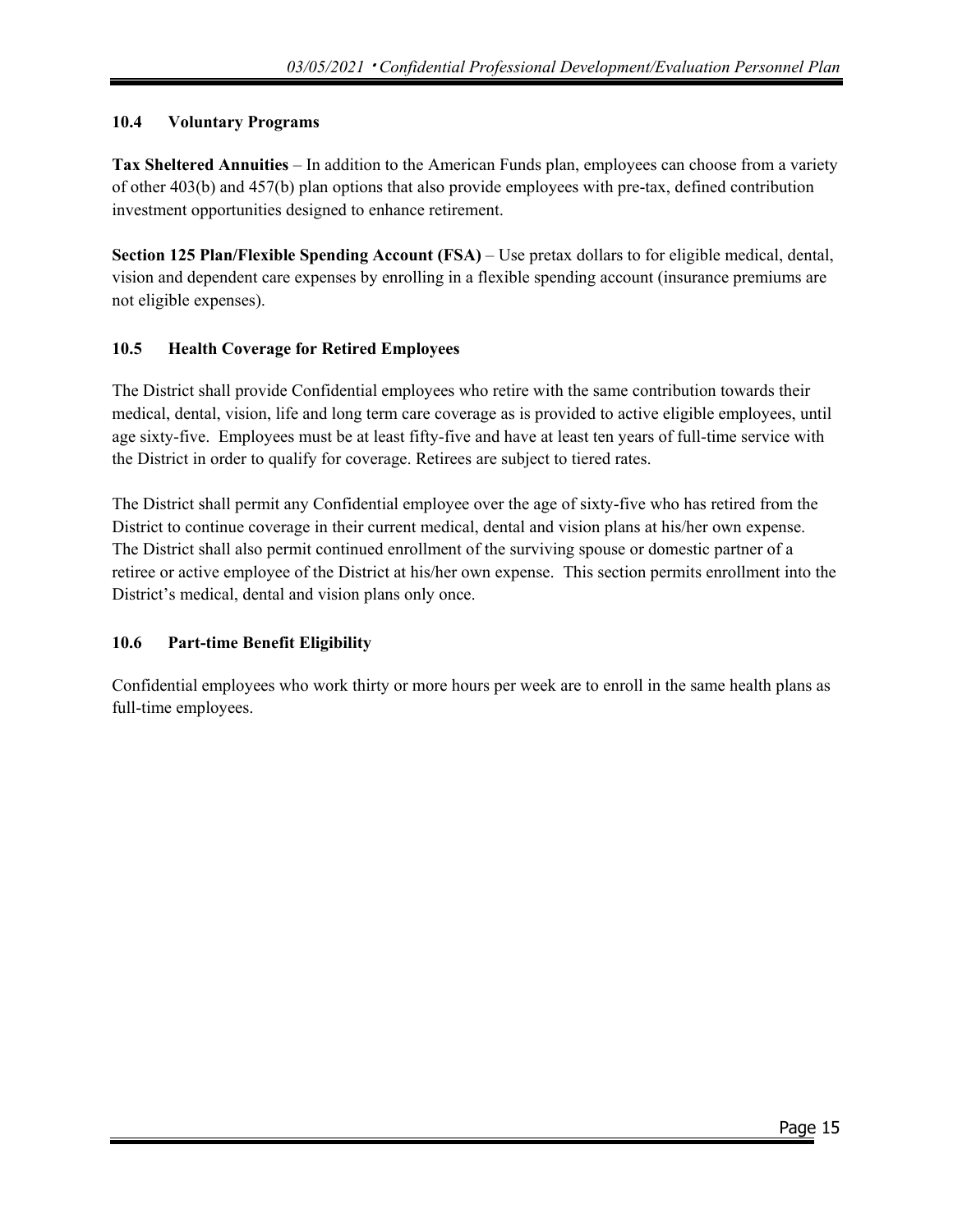# <span id="page-15-0"></span>**11. LEAVE BENEFITS**

Definition of Immediate Family: For the purpose of this section, an immediate family member shall be limited to mother, father, step-mother, step-father, stepchild, grandfather, grandmother, grandchild, or domestic partner of the employee or of the spouse of the employee and the spouse, son, son-in-law, daughter, daughter-in-law, brother, sister, brotherin-law or sister-in-law of the employee or any relative by blood or marriage living in the immediate household of the employee.

## <span id="page-15-1"></span>**11.1 Sick Leave**

Employees earn one day of leave with full pay for each month of service during the year to be used for purposes of personal illness or injury. Sick leave is posted to each employee's account on July 1st, which is the first day of the fiscal year. Confidential employees must report the absence on a timesheet following the illness or injury.

# <span id="page-15-2"></span>**11.2 Extended Sick Leave**

Confidential members may be eligible for extended sick leave paid at fifty percent of the employee's regular rate of pay when all accrued full-pay sick leave has been exhausted. Additional sick leave authorized under this category will be exclusive of other paid leaves or holidays-to which the employee may be entitled. The additional eighty-eight half days are not accumulative and are added each year.

Employees who wish to use extended sick leave benefits must provide written evidence satisfactory to the Office of Human Resources that the illness, injury, or incapacity requires absence from duty during the period of extended sick leave. The District reserves the right to demand proof of illness and may refer any claims for extended sick leave benefits to the District physician whose decision as to the employee's eligibility will be final.

At the beginning of each fiscal year Confidential members shall be credited with a total of not less than one hundred working days of paid sick leave, including days to which he/she is entitled. Such additional days shall be compensated at the rate of fifty percent of each Confidential member's regular salary.

# <span id="page-15-3"></span>**11.3 Family Illness Leave**

Employees may use half of the current year's annual accrual of sick leave for illness or injury of a parent, child, or spouse or domestic partner according to Labor Code §233.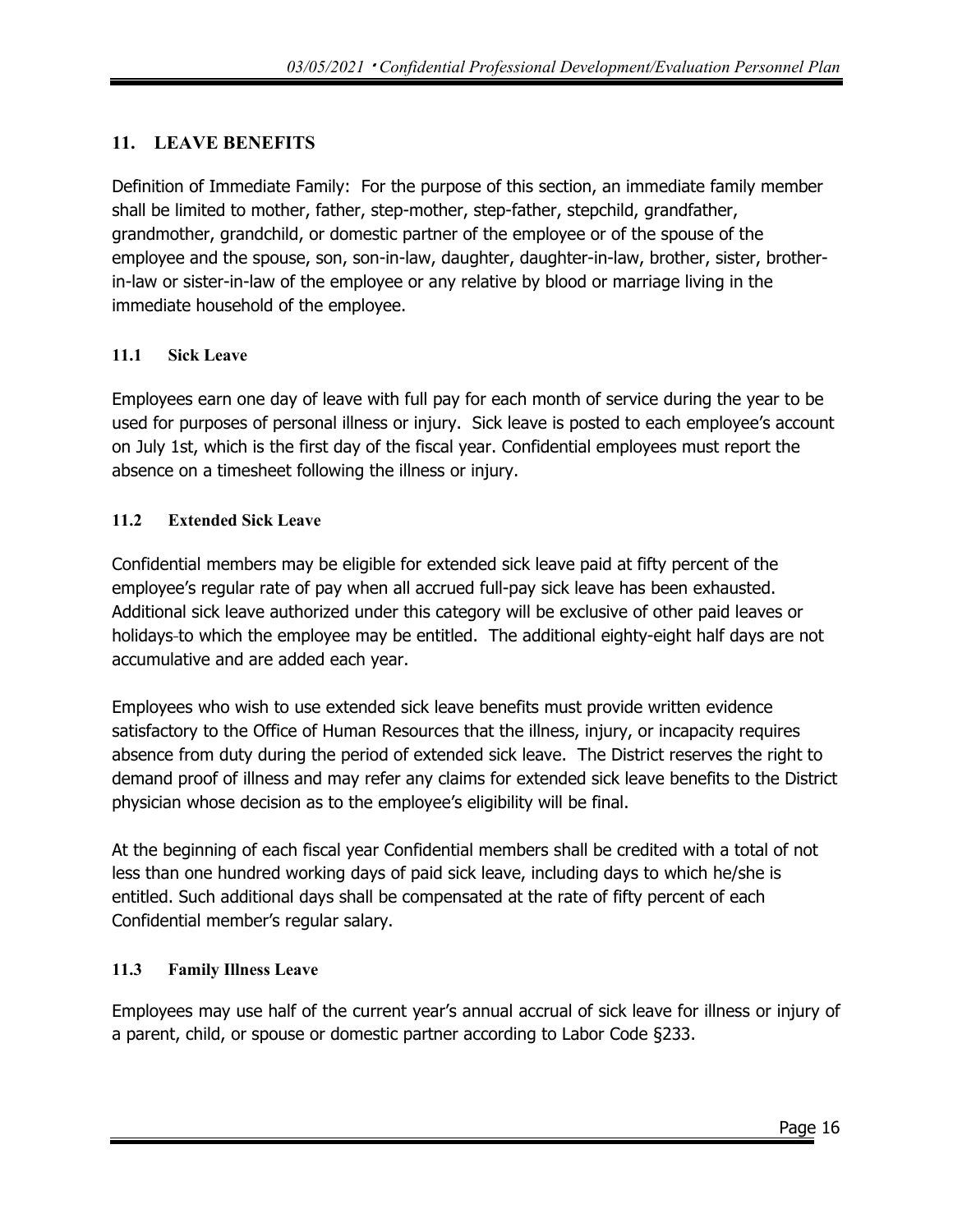## <span id="page-16-0"></span>**11.4 Personal Necessity**

The District shall provide seven days of personal necessity leave to be charged against sick leave in any fiscal year. Available days may be used for purposes deemed by the employee to be of a compelling nature, the nature of which cannot be attended to outside of regularly scheduled duty days. Before utilization of personal necessity leave, when the leave is foreseeable, the employee shall arrange leave at a time which is mutually acceptable to the employee and his/her supervisor and attain prior approval.

Purposes for which personal necessity leave may be used include:

- a) Death of a person significant to the employee.
- b) An accident or emergency illness involving the employee's person or property or the person or property of the employee's immediate family.
- c) Urgent personal business which requires presence at or in a time frame which falls within the employee's regular work day, and which cannot be arranged outside of the employee's normal work day.

## <span id="page-16-1"></span>**11.5 Critical Illness**

Employees may be granted an absence from service with full salary for a period not to exceed three working days in any one fiscal year for a critical illness in the family. Critical illness shall be defined as one in which the person's life is in danger. This allowance will not affect accumulated sick leave and will not be accumulated from year to year. Critical illness leave is not to be used until all personal necessity leave and family illness leave have been used. It is the employee's responsibility, upon returning to work, to provide written certification from a qualified physician that the illness is critical.

## <span id="page-16-2"></span>**11.6 Bereavement Leave**

Employees are entitled to an absence from work with full salary for a maximum of five workdays for the death of any member of the immediate family. Days need not be taken consecutively. An absence from service with full salary for one working day shall be allowed for the death of any other close relative of the unit member. "Close relative" for the purpose of this Section is defined as "aunt, uncle, niece or nephew" of the unit member or of their spouse or domestic partner. The appropriate administrator or the Office of Human Resources may request verification prior to taking bereavement leave.

## <span id="page-16-3"></span>**11.7 Jury Leave**

Employees shall be granted leave at full pay when required to report for jury duty. The employee shall present proof of service to Payroll. The District shall not discourage employees from accepting jury service. The District reserves the right to discuss with the employee the practicality of seeking exemption or deferment when jury service would materially disrupt District operations. Fees received by employees, excluding travel and subsistence expenses, shall be remitted to the District.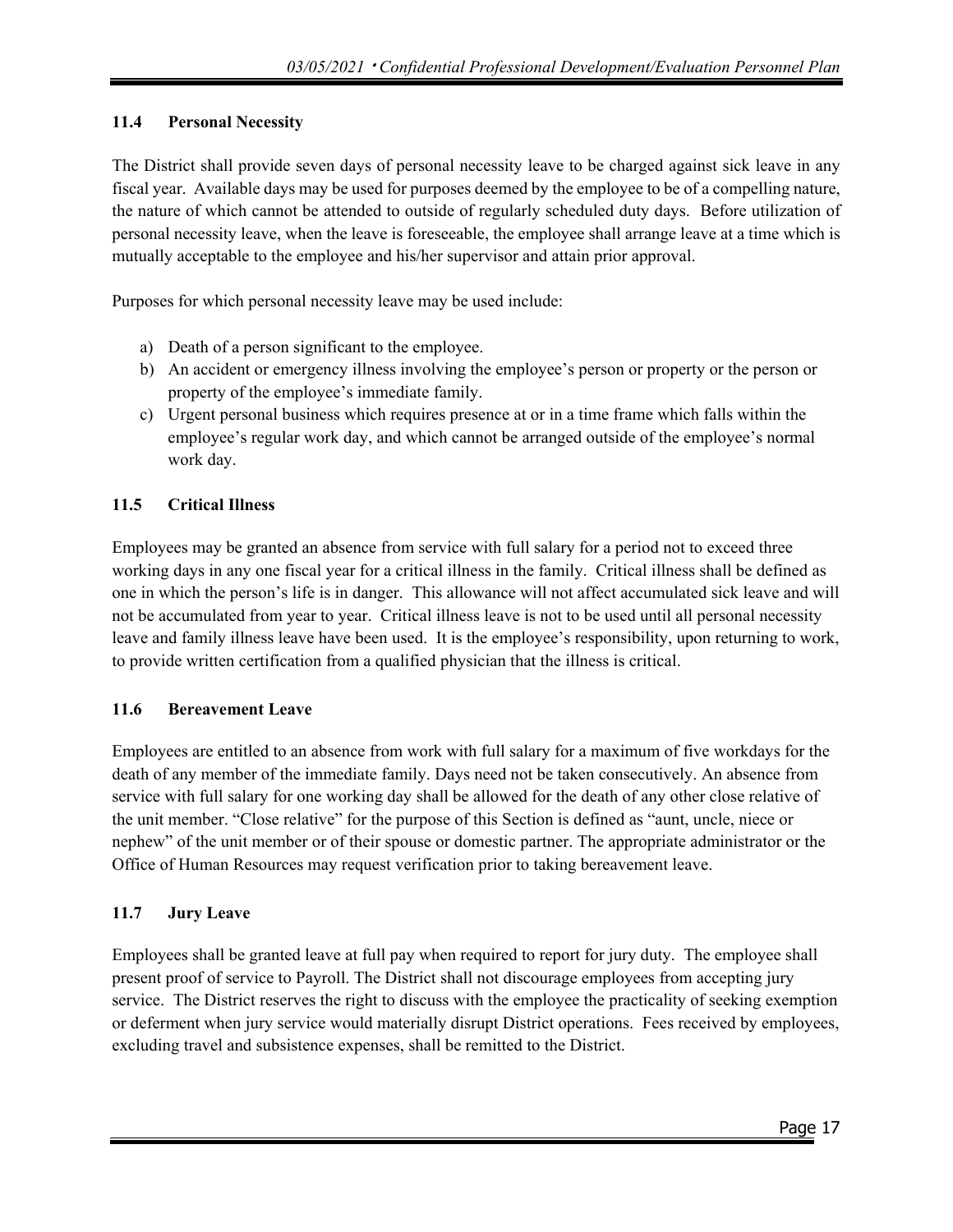## <span id="page-17-0"></span>**11.8 Subpoena Leave**

Employees shall be granted leave at full pay when subpoenaed as a witness, other than as a defendant or plaintiff, in a criminal or civil trial that has resulted directly from an incident that took place during the course of conducting regular District business. Such leave shall be restricted to personal appearance under a subpoena issued by a court of competent jurisdiction.

For reasons other than listed above, an employee shall be granted a leave of absence when subpoenaed as a witness and not as a litigant in a court of law. The leave shall be granted for the number of days specified in the subpoena as certified by an authorized officer of the court.

The leave shall not be accumulated from year to year. Compensation for such leave will be made up to a maximum of ten working days per year. The amount of compensation shall be equivalent to but not more than the difference between the employee's regular earnings and any amount received under the subpoena.

# <span id="page-17-1"></span>**11.9 Industrial Illness or Accident Leave**

Confidential employees are eligible for industrial accident leave for personal injury or illness occurring during working hours, which has qualified for workers' compensation benefits. The leave of absence may not exceed sixty working days for the same accident. (See Section 10.1)

# <span id="page-17-2"></span>**11.10 Pregnancy Disability Leave**

Upon written request, accompanied by verification from a licensed California physician, maternity leave of absence without pay will be granted to an employee for disabilities caused by prepregnancy, miscarriage, childbirth and recovery. Such leave shall be for a term of not more than one calendar year. Employees returning from maternity leave shall provide the District with at least one calendar month notice of their intent to return. Pregnancy Disability Leave should be used in conjunction with earned leave and Family Medical Leave.

# <span id="page-17-3"></span>**11.11 Family Medical Leave**

In accordance with Government Code §12945.2 and the Family and Medical Leave Act of 1993 (FMLA), employees shall be eligible for an unpaid leave of absence, not to exceed twelve working weeks (sixty working days) (twenty-six weeks for military caregiver) in a twelve month period for the following purposes and under the enumerated conditions:

Leave because of: 1) the birth of a child of the employee, 2) the placement of a child with the employee in connection with the adoption or foster care, 3) the serious illness of a spouse, domestic partner, child or parent of the employee, 4) because of a serious health condition that makes the employee unable to perform the function of the position, or 5) a qualifying exigency or for a military caregiver leave as provided by law.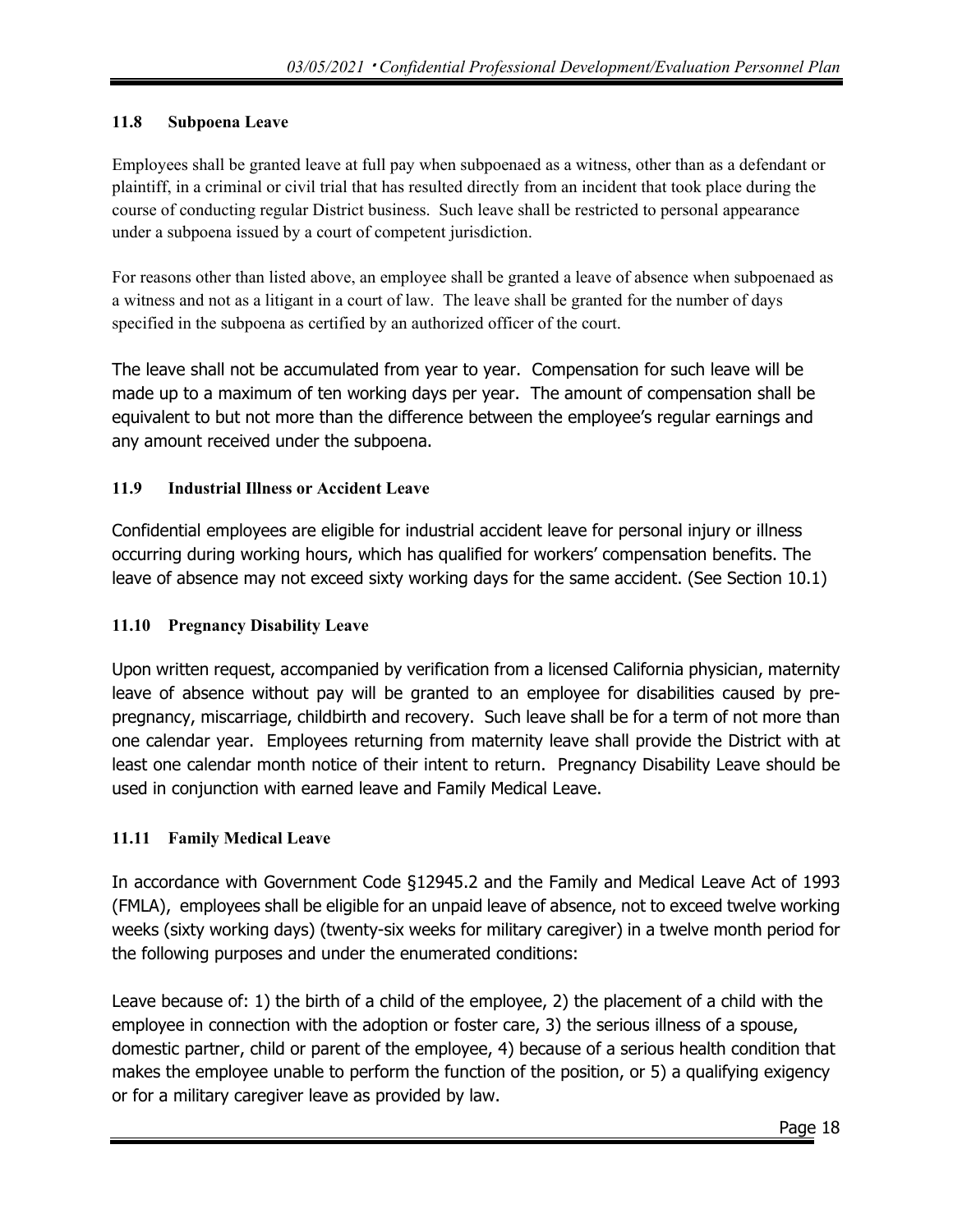Employee shall retain all employment rights during the leave period and shall be guaranteed the right to return to the same or similar position at the end of the leave period.

FMLA is to be used in conjunction with and coordinated with available and applicable benefit time.

If the leave provided is used in conjunction with pregnancy disability leave, the maximum duration of the FMLA shall be a period of twelve weeks.

Employees on FMLA shall continue to be eligible for membership in the District health and welfare plans. If the employee fails to return to work when the leave expires for a reason other than the continuation, recurrence of onset of a serious health condition that would entitle that employee to leave under existing law, or other circumstances beyond the employee's control, the District will recover the premium which was paid for maintaining health coverage during the employee's leave.

The District will require certification, which indicates the medical necessity for requesting leave and the expected duration of such leave if the employee is requesting leave because of a serious medical condition.

If the need for the leave is foreseeable, the employee is required to make a reasonable effort to schedule the leave at a time which would least disrupt his/her service to the college. Requests for leave should be submitted within thirty days or as much advance notice as possible.

## <span id="page-18-0"></span>**11.12 Military Leave**

Employees requesting a leave of absence for military service will be granted as mandated by applicable state and federal law. Requests for military leave of absence should be submitted in writing to the employee's immediate supervisor with a copy of the official order.

## <span id="page-18-1"></span>**11.13 Unpaid Leave of Absence**

Confidential employees may, at the sole discretion of the District, be granted a leave of absence for purposes satisfactory to the District. If granted, the leave will be without compensation or benefits, and will generally be for a period not to exceed one academic year. Such unpaid leave, if granted, shall not be counted toward seniority or salary advancement. During the duration of the leave of absence, the confidential employee will be offered COBRA coverage at their expense.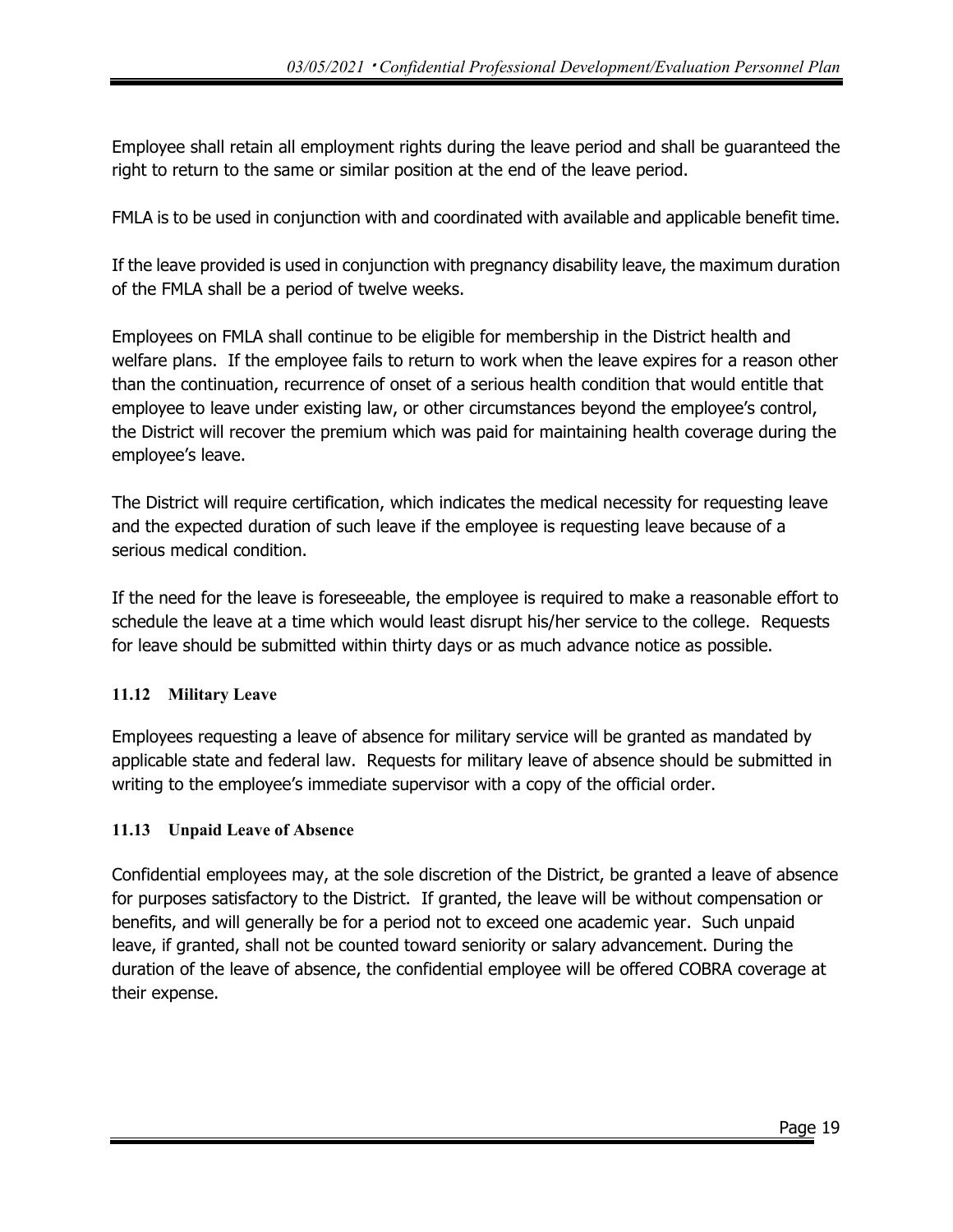## <span id="page-19-0"></span>**11.14 Vacation**

| Length of Service | <b>Annual Earned Vacation</b> |
|-------------------|-------------------------------|
| $1 - 3$ years     | 15 days                       |
| $4 - 10$ years    | 18 days                       |
| $11 - 20$ years   | 21 days                       |
| 21 years and over | 22 days                       |

Requests for vacation leave must be submitted for approval to the employee's immediate supervisor. Insofar as it is possible, vacation shall be scheduled to the mutual advantage of the employee and the District. Permanent employees may be granted vacation with salary in advance of vacation being earned up to the amount earned in that fiscal year.

Vacation time accrues from the first of the month nearest to the beginning date of employment. Vacation leave is posted to each employee's account at the end of the month in which it was earned.

Part-time employees are eligible to accrue vacation pro-rated based on the number of hours of scheduled work per week in relation to the number of hours for a full-time employee in a comparable position. A new confidential employee of the District is not eligible to take more than six days, or the proportionate amount to which he/she may be entitled, until the first day of the calendar month after completion of six months of active service with the District.

The maximum number of vacation days that can be accrued is one year's annual vacation. When the accumulated vacation balance reaches this limit, an employee ceases to earn vacation until such time as the vacation balance is reduced below the maximum earnable.

Upon separation, resignation, retirement, or termination, Confidential Team members shall be compensated for the amount of vacation earned at the time of leaving employment with the District. If an employee has been granted vacation, which has not yet been earned at the time of termination of his or her services, the District may deduct from the employee's final check the full amount of salary, which has been paid for such unearned days of vacation taken.

## <span id="page-19-1"></span>**11.15 Holidays**

To qualify for holiday pay, an employee must be in paid status on the day before or the day after the holiday. Holidays are paid at the employee's regular rate of pay.

The following are board approved holidays observed by the District. Sixteen holidays will be observed each year. For those holidays that change annually, the Board will approve specific days to be celebrated and a listing will be distributed to employees.

When a holiday falls on Sunday, the following Monday will be observed as the holiday. When a holiday falls on Saturday, the preceding Friday will be observed as the holiday with the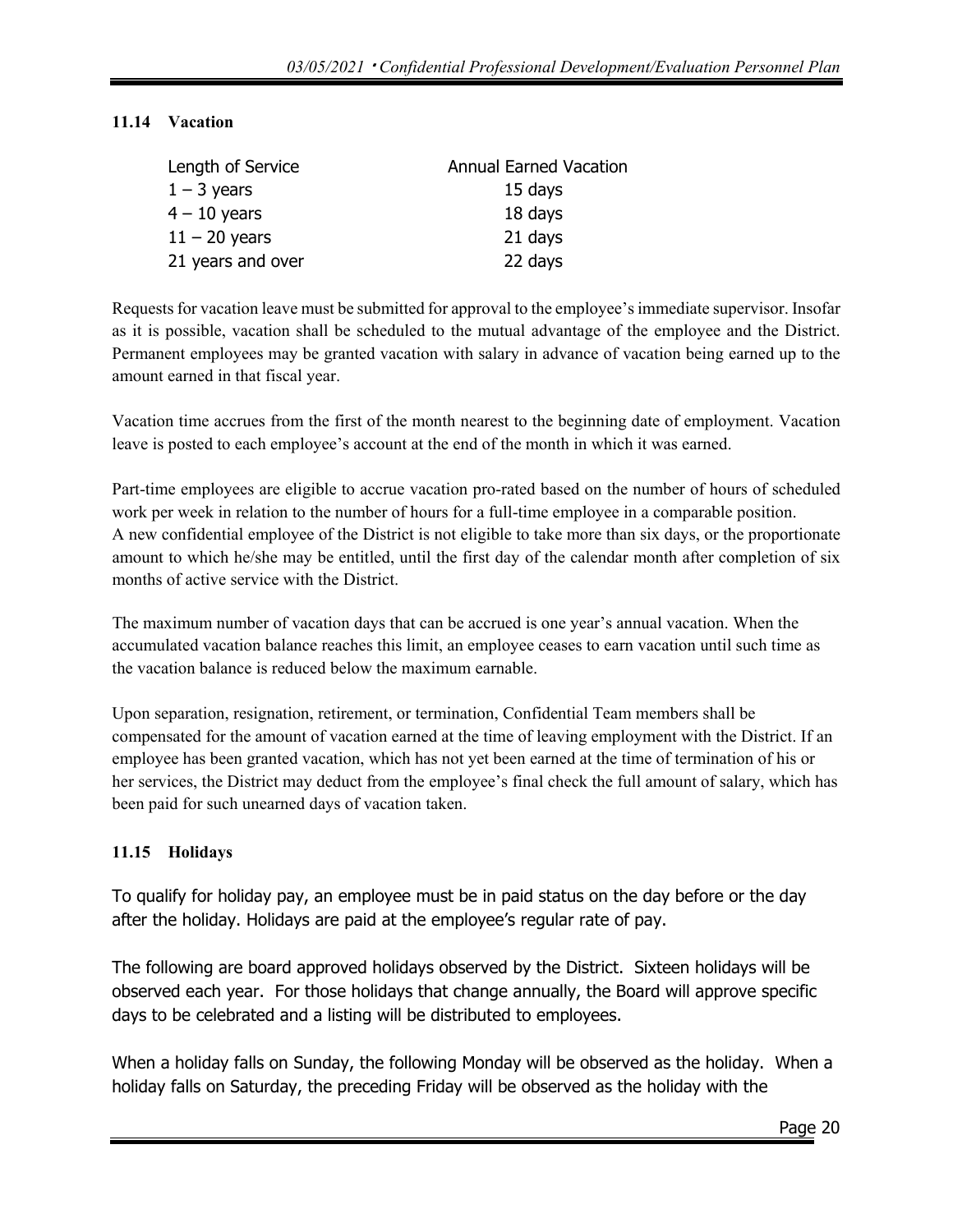exception of Lincoln's Day which will be observed coinciding with the adopted school schedule in accordance with Education Code §79020. District offices will be closed on board approved holidays and no classes will be held on those days.

|                               | Legal | Local |
|-------------------------------|-------|-------|
| Independence Day              |       |       |
| Labor Day                     |       |       |
| Veteran's Day                 |       |       |
| Thanksgiving Day              |       |       |
| Friday following Thanksgiving |       |       |
| Winter Break Holiday          |       |       |
| Christmas Day (celebrated)    | 1     |       |
| In Lieu of Admissions Day     |       |       |
| New Year's Day (celebrated)   | 1     |       |
| Martin Luther King Day        | 1     |       |
| Lincoln's Day                 | 1     |       |
| Washington's Day              |       |       |
| Cesar Chavez Day              |       |       |
| Spring Holiday                |       |       |
| <b>Memorial Day</b>           | 1     |       |
| Native American Day           |       |       |

# **Christmas/New Year Holiday Break**

The District shall be closed for business during the Christmas/New Year Holiday Break from December 24 – January 1. All Confidential Team members will observe the holidays during this period by using three local holidays, two legal holidays and two mandatory vacation days.

# **Local Holidays**

The three Local Holidays, which are not being used during the Christmas/New Year Holiday Break, will be assigned to the Friday following Thanksgiving, Spring Break Thursday, and Spring Break Friday.

# **Christmas/New Year's Vacation and Holiday Pay**

If a Confidential is directed to work on any of the days of the Christmas/New Year Holiday Break, the employee will receive compensatory time, establish a flexible schedule for days off equal to the days worked, or shall be compensated accordingly. Hours worked on the mandatory vacation days, will be compensated at a rate of time and a half. Hours worked during the scheduled holiday shall be compensated at a rate of time and one-half the regular rate of pay in addition to regular pay. Authorization to work must be reviewed and approved by the appropriate Vice President and/or the Superintendent/President.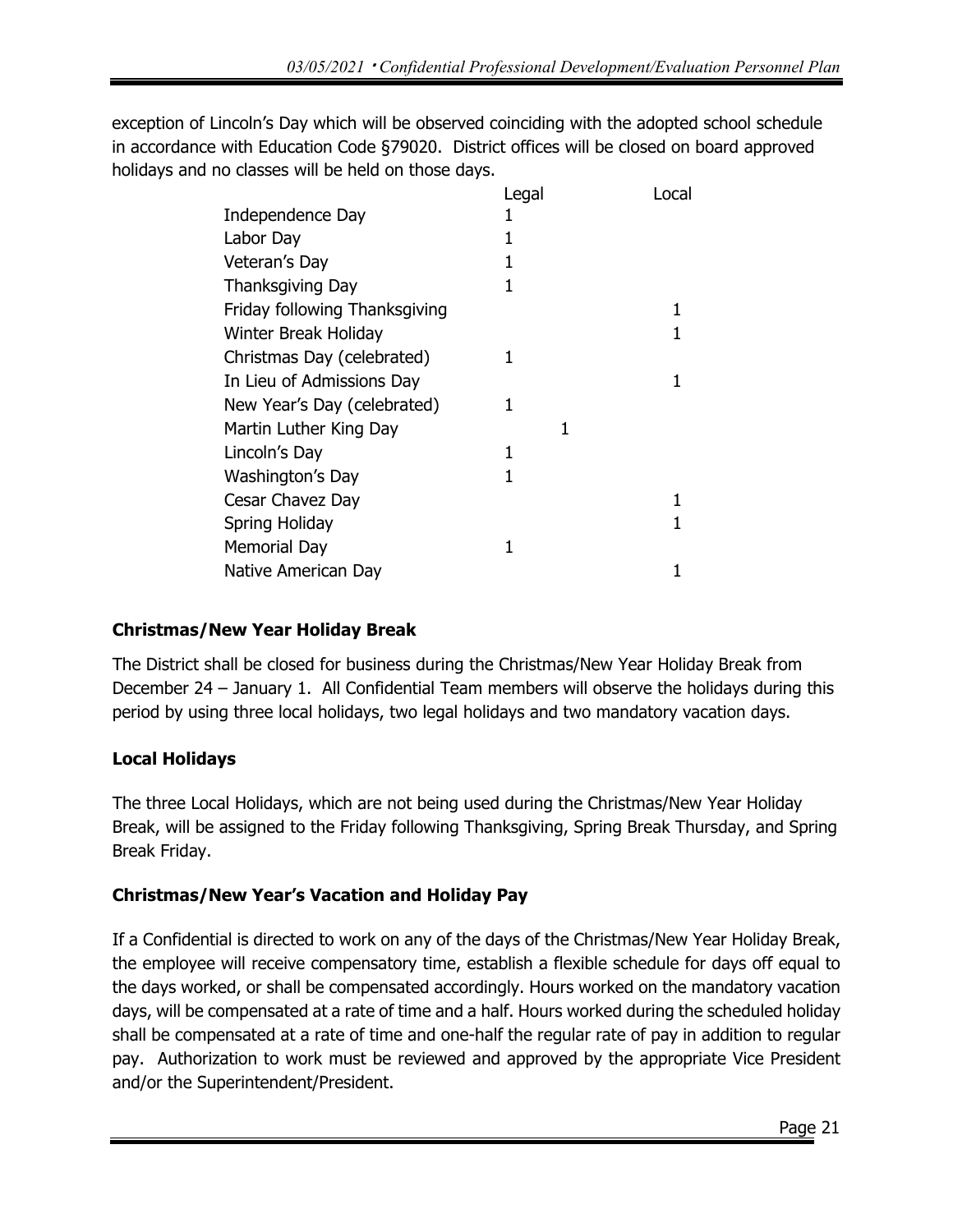# <span id="page-21-0"></span>**12. NON-DUPLICATION OF BENEFITS**

No benefits shall be duplicated under this plan and/or any other District plan.

## <span id="page-21-1"></span>**13. FUNDING PLAN**

The Confidential Personnel Plan will be allocated funds to support salary adjustments provided for under the plan. The Superintendent/President determines the frequency and amount of salary adjustments based an evaluation of merit, contribution evaluation, and value to the College. The Vice President, Human Resources is charged by the Superintendent/President with monitoring the operation of the plan. All salary adjustments for Confidential employees, as provided for under the plan, are subject to the approval of the Superintendent/President.

## <span id="page-21-2"></span>**14. CONFIDENTIAL PERSONNEL PLAN MAINTENANCE**

The Management Personnel Committee will be chaired by the Vice President of Human Resources and shall meet periodically to review the Confidential Personnel Plan. The Superintendent/President or his/her designee shall be an ex-officio member of the committee. The committee shall consist of a Management team member from each level: Executive, Administrative, Manager and Supervisor, and is selected by the Superintendent/President. When recommended changes to the Confidential Plan are being considered, a member of the Confidential group will be consulted.

## <span id="page-21-3"></span>**15. SAVINGS CLAUSE**

If during the life of this Plan, there exists any applicable rule, regulation, or order issued by government authority other than the District which shall render invalid restrain compliance with or enforcement of any provisions of this Plan, such provision shall be immediately suspended and be of no effect hereunder so long as such law, rule, regulation, or order shall remain in effect. Such invalidation of a part or portion of this Plan shall not invalidate any remaining portions that shall continue in full force and effect.

## **16. PROFESSIONAL DEVELOPMENT PROGRAM**

The Professional Development Program is designed to provide an incentive for members to further their education, skills and training as it relates to their current work assignment.

- Improve the standard of service
- Improve on-the-job performance
- Promote technological advancements
- Provide opportunities for personal growth
- Provide opportunities for advancement

The Role of the Management Personnel Committee: All Professional Development Applications shall be reviewed by the Committee. See **Appendix H** for application guidelines.

In addition to employee Professional Development Program, a confidential team member may apply for themselves, their spouse, and child(ren) to receive reimbursement of up to \$1,200 per family, for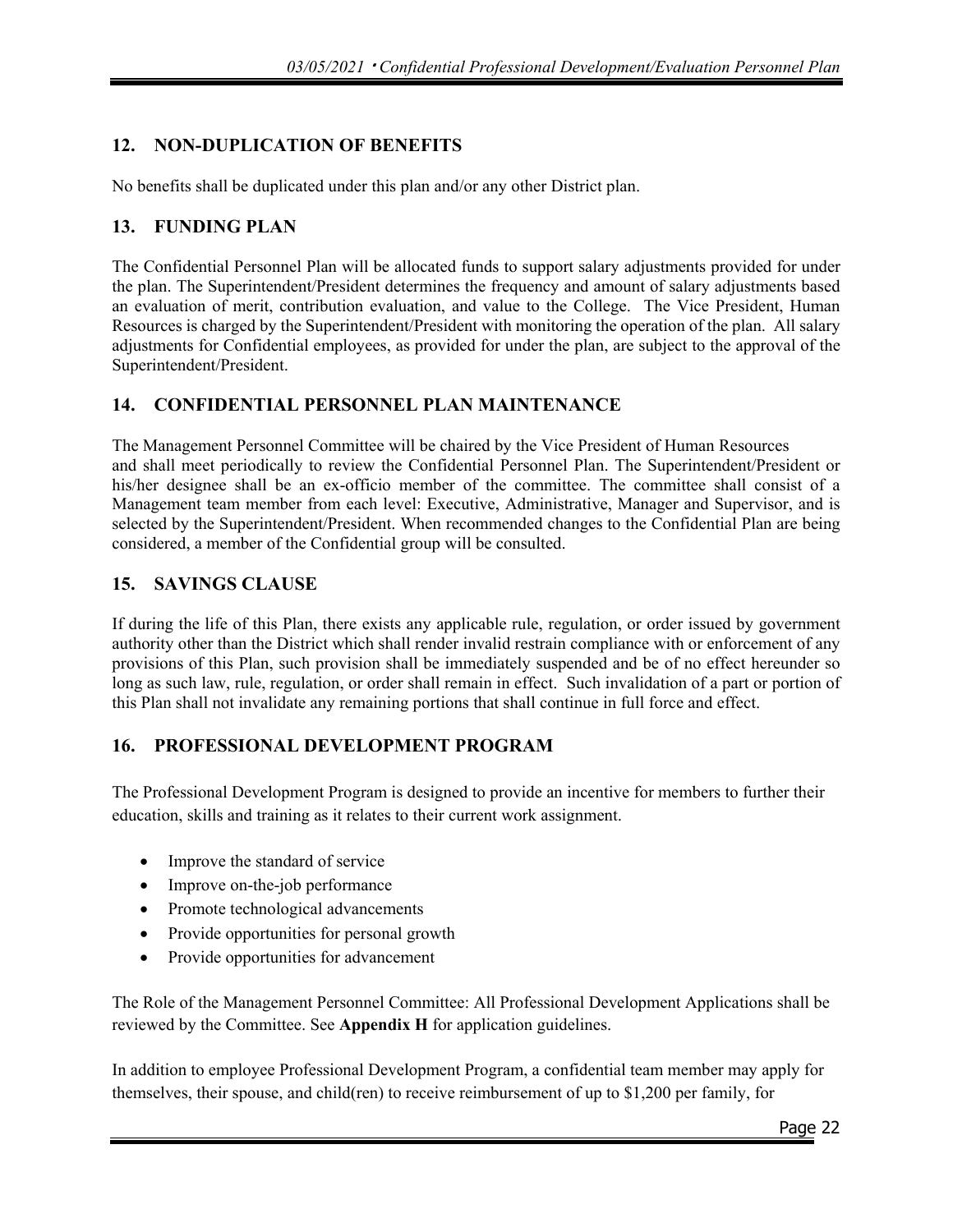enrollment in classes at College of the Desert. Reimbursable costs covered will be tuition, books, and registration. Children must be between the ages of 17 and 24 and must be birth, adopted, or step children of the employee. A child must maintain a grade of "C" or better in all courses taken to be eligible to take another class covered by this program. See **Appendix H** for application.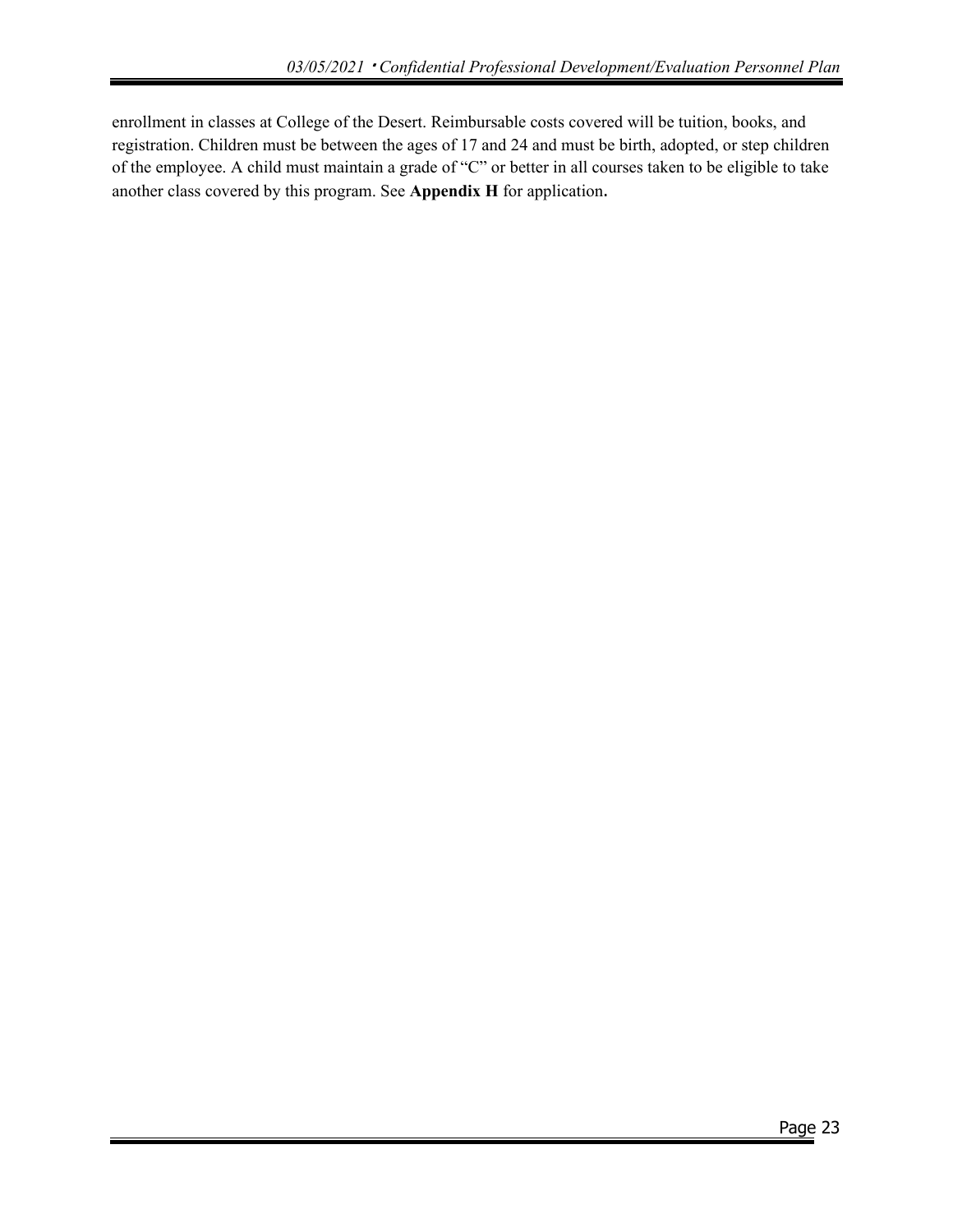# **APPENDICES**

# **Table of Contents**

<span id="page-23-0"></span>

|            | Page |
|------------|------|
| Appendix A | 24   |
| Appendix B |      |
| Appendix C | 26   |
| Appendix D |      |
| Appendix E |      |
| Appendix F | 31   |
| Appendix G | 32   |
| Appendix H | 33   |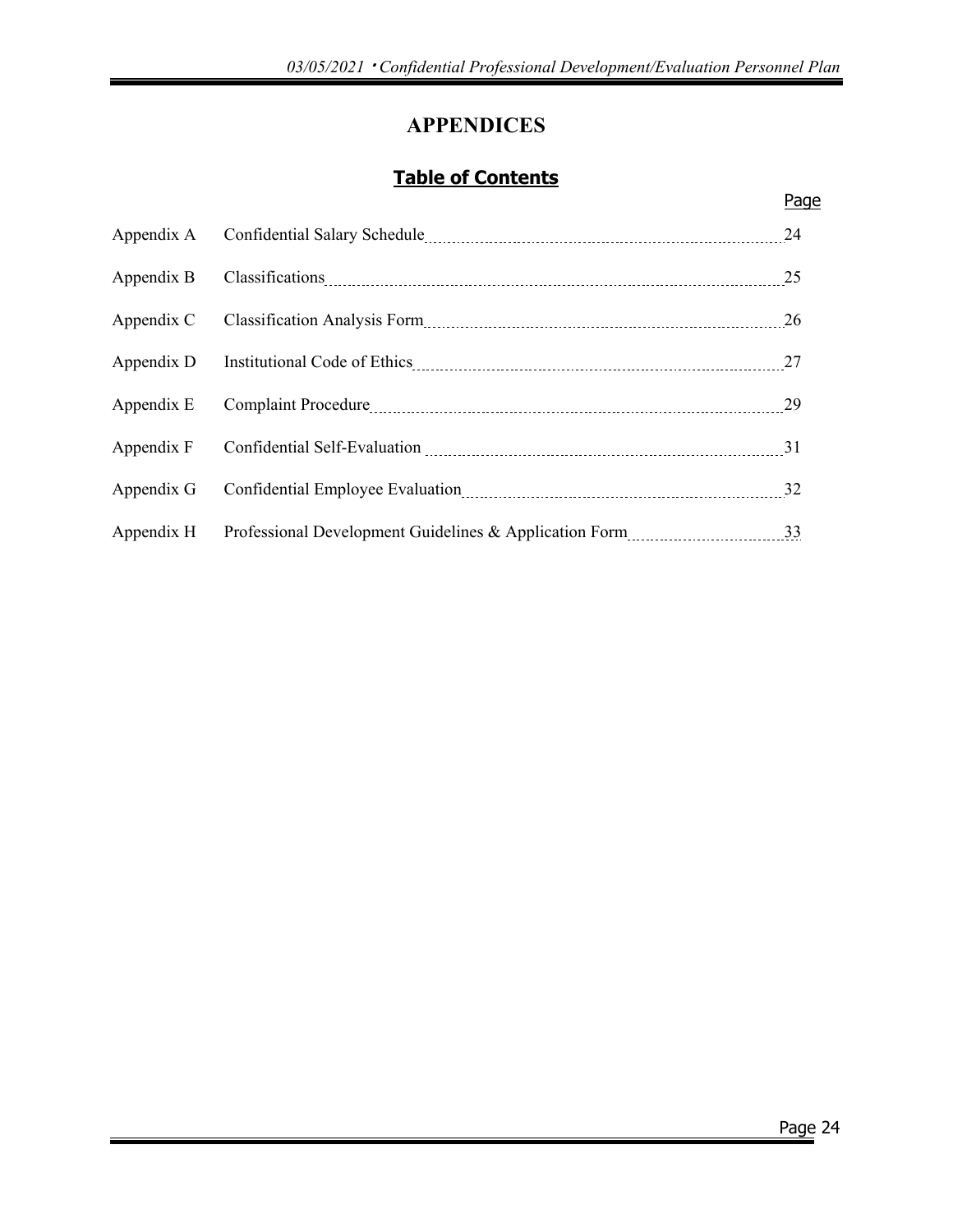**SOLLEGE**<br>**COLLEGE** ₹

| <b>Range</b> | Salary         | Step <sup>1</sup> | Step 2     | Step 3       | Step 4      | Step 5       | Step6        | Step 7       | Step 8     | Step 9     | Step 10       |
|--------------|----------------|-------------------|------------|--------------|-------------|--------------|--------------|--------------|------------|------------|---------------|
|              | 全<br>全         | 15.44             | 16.09      | 16.76        | 17.47       | 18.20        | 18,96        | 19.76        | 20.59      | 21.46      | 22.36         |
| Range 1      | Monthly        | 2,675.92          | 2,788.33   | 2,905.48     | 3,027.47    | 3,154.63     | 3,287.18     | 3,425.21     | 3,569.08   | 3,719.00   | 3,875.22      |
|              | <b>Annual</b>  | 32,111.04         | 33,459.96  | 34,865.76    | 36,329.64   | 37,855.56    | 39,446.16    | 41,102.52    | 42,828.96  | 44,628.00  | 46,502.64     |
|              | 全<br>全         | 19.30             | 20.11      | 20.95        | 21.83       | 22.75        | 23.71        | 24.70        | 25.74      | 26.82      | 27.85         |
| Range 2      | Monthly        | 3,344.97          | 3,485.49   | 3,631.91     | 3,784.44    | 3,943.34     | 4,109.00     | 4,281.58     | 4,461.37   | 4,648.81   | 4,844.06      |
|              | Annual         | 40,139.64         | 41,825.88  | 43,582.92    | 45,413.28   | 47,320.08    | 49,308.00    | 51,378.96    | 53,536.44  | 55,785.72  | 58,128.72     |
|              | 全<br>全         | 23.16             | 24.13      | 25.14        | 26.20       | 27.30        | 28.45        | 29.64        | 30.89      | 32.18      | 33.54         |
| Range 3      | Monthly        | 4,013.94          | 4,182.62   | 4,358.25     | 4,541.29    | 4,732.07     | 4,930.81     | 5,137.86     | 5,353,67   | 5,578.46   | 5,812.78      |
|              | Annual         | 18,16728          | 50,191.44  | 52,299.00    | 54,495.48   | 56,784.84    | 59,169.72    | 61,654.32    | 64,244.04  | 66,941.52  | 69,753.36     |
|              | 全<br>全         | 27.02             | 28.15      | 29.34        | 30.57       | 31.85        | 33.19        | <b>34.58</b> | 36.04      | 37.55      | 39.TE         |
| Range 4      | Monthly        | 4,683.02          | 4,879.64   | 5,084.68     | 5,298.11    | 5,520.67     | 5,752.51     | 5,994.12     | 6,245.97   | 6,508.26   | 6,781.62      |
|              | Annual         | 56,196.24         | 58,555.68  | 61,016.16    | 63,577.32   | 66,248.04    | 69,030.12    | 71,929.44    | 74,951.64  | 78,099.12  | 81,379.44     |
|              | <b>Four</b>    | 30.88             | 32.17      | 33.53        | 34.93       | 36.40        | 37.93        | 39.52        | 41.18      | 42.91      | 47            |
| Range 5      | <b>Monthly</b> | 5,352.00          | 5,576.78   | 5,811.00     | 6,055.07    | 6,309.39     | 6,574.34     | 6,850.53     | 7,138.15   | 7,438.02   | 7,750.45      |
|              | Annual         | 64,224.00         | 66,921.36  | 69,732.00    | 72,660.84   | 75,712.68    | 78,892.08    | 82,206.36    | 85,657.80  | 89,256.24  | 93,005.40     |
|              | 全<br>全         | 34.74             | 36.20      | 37.72        | 39.30       | 40.95        | 42.67        | 44.46        | 46.33      | 48.28      | 50.30         |
| Range 6      | Monthly        | 6,020.97          | 6,273.92   | 6,537.42     | 6,811.93    | 7,098.08     | 7,396.15     | 7,706.81     | 8,030.46   | 8,367.80   | 8,719.17      |
|              | <b>Annual</b>  | 72,251.64         | 75,287.04  | 78,449.04    | 81,743.16   | 85,176.96    | 88,753.80    | 92,481.72    | 36,365,52  | 100,413.60 | 104,630.04    |
|              | <b>全</b>       | 38.60             | 40.22      | 41.91        | 43.67       | 45.50        | 47.41        | 49.40        | \$1.48     | 53.64      | <b>55.8</b>   |
| Range 7      | <b>Monthly</b> | 6,689.92          | 970.94     | 7,263.73     | 568.88      | 7,886,69     | 8,217.97     | 8,563.06     | 8,922.76   | 9,297.47   | 9,688.01      |
|              | <b>Annual</b>  | <b>BO,279.04</b>  | 83,651.28  | 87,164.76    | 90,826.56   | 94,640.28    | 98,615.64    | 02,756.72    | 07,073.12  | 111,569.64 | 116,256.12    |
|              | 全<br>全         | 42.46             | 44.24      | 46.10        | 48.03       | 50.05        | 52.15        | र्जु<br>ऊ    | 56.63      | 59.00      | $\frac{4}{5}$ |
| Range 8      | Monthly        | 7,359.02          | 7,668.07   | 7,990.17     | 8,325.73    | 8,675.41     | 9,039.79     | 9,419.45     | 9,815.04   | 10,227.25  | 10,656.85     |
|              | <b>Annual</b>  | 88,308.24         | 92,016.84  | 95,882.04    | 99,908.76   | 04,104.92    | 108,477.48   | 113,033.40   | 117,780.48 | 122,727.00 | 127,882.20    |
|              | <b>全</b>       | 46.32             | 48.26      | 50.29        | 52.40       | <b>SE 35</b> | 56.89        | 59.28        | 61.77      | 64.37      | 67.07         |
| Range 9      | <b>Monthly</b> | 8,027.98          | 8,365.10   | 8,716.49     | 9,082.55    | 9,464.01     | 9,861.52     | 10,275.74    | 10,707.35  | 11,157.04  | 11,625.57     |
|              | Annual         | 96,335.76         | 100,381.20 | 597.88<br>ड  | 108,990.60  | 13,568.12    | 118,338.24   | 123,308.88   | 128,488 20 | 133,884.48 | 139,506.84    |
|              | <b>Foury</b>   | 50.18             | 52.28      | <b>SA 48</b> | 58.77       | 59.15        | 61.64        | 84.22        | 66.92      | 69.73      | 72.66         |
| tange 10     | <b>Monthly</b> | 8,696.95          | 9,062.25   | 9,442.91     | 9,839.52    | 10,252.73    | 10,683.33    | 11,132.00    | 11,599.53  | 12,086.81  | 12,594.41     |
|              | Annual         | 04,363,40         | 08,747.00  | 113,314.92   | 118,074.24  | 123,032.76   | 128,199.96   | 133,584.00   | 139,194.36 | 145,041.72 | 151,132.92    |
|              | Hourly         | <b>S4.04</b>      | 56.31      | 58.67        | 61.13       | 63.70        | <b>66.38</b> | 69.17        | 72.07      | 75.10      | 78.25         |
| Range 11     | <b>Monthly</b> | 9,365.93          | 9,759.38   | 10,169.23    | 10,596.36   | 11,041.44    | 11,505.16    | 11,988.39    | 12,491.85  | 13,016.48  | 13,563.23     |
|              | <b>Annual</b>  | 112,391.16        | 117,112.56 | 122,030.76   | 127, 156.32 | 132,497.28   | 138,061.92   | 143,860.68   | 149,902.20 | 156,197.76 | 162,758.76    |

**Confidential Salary Schedule 2019-2020**

#### *03/05/2021* · *Confidential Professional Development/Evaluation Personnel Plan*

# **APPENDIX A**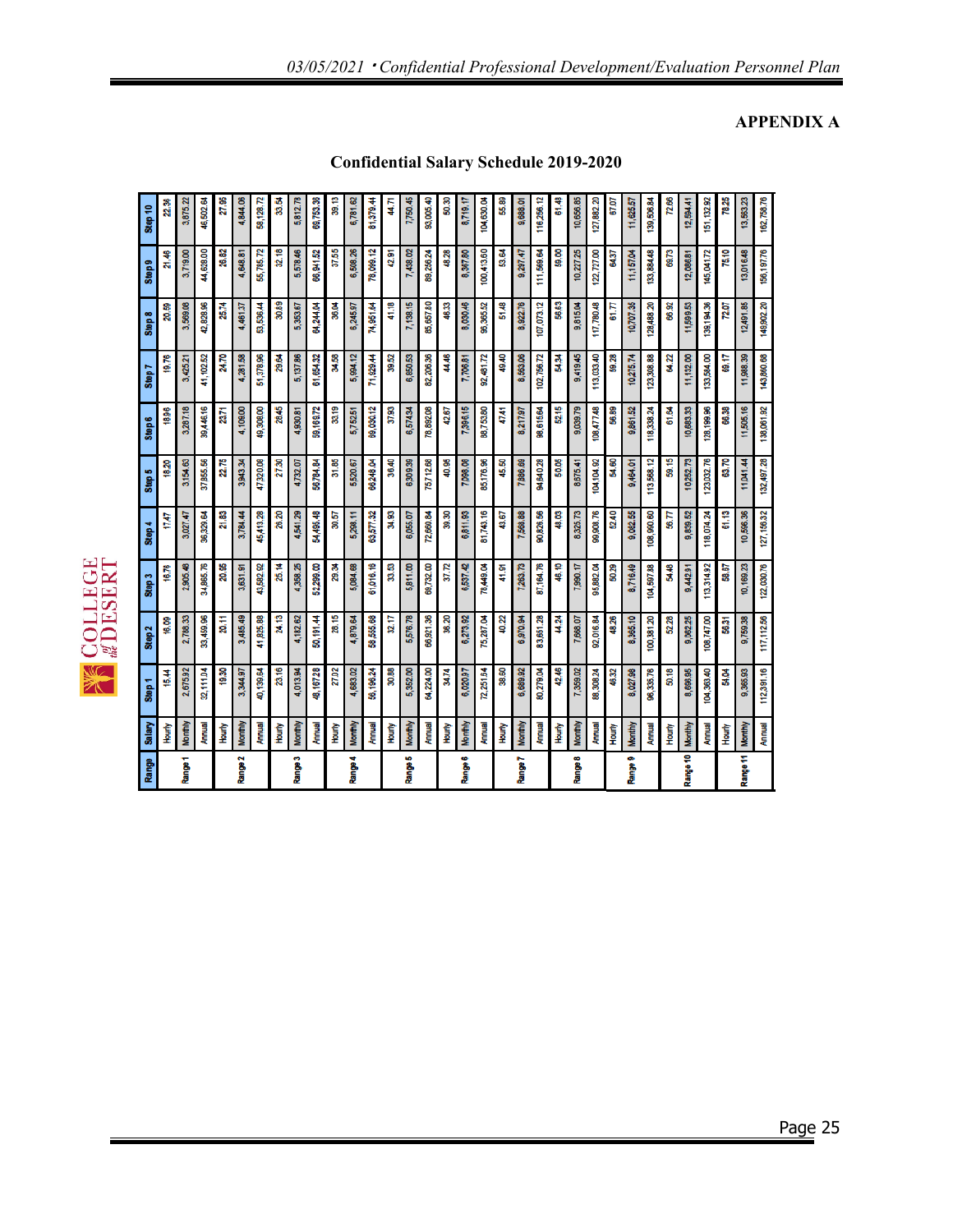## **APPENDIX B**

## **Classifications**

| <b>Position</b>                                                                                                                                                                                                                                         | <b>Classification</b><br>Range |
|---------------------------------------------------------------------------------------------------------------------------------------------------------------------------------------------------------------------------------------------------------|--------------------------------|
| <b>Employee Benefits Specialist</b><br>Executive Administrative Assistant to the<br>Superintendent/President & Board of Trustees                                                                                                                        | $6 - 11$                       |
| Executive Administrative Assistant/Administrative Services<br>Executive Administrative Assistant/Human Resources<br>Executive Administrative Assistant/Instruction<br>Executive Administrative Assistant/Student Services<br>Human Resources Specialist | 5                              |
| Human Resources Generalist                                                                                                                                                                                                                              | 3                              |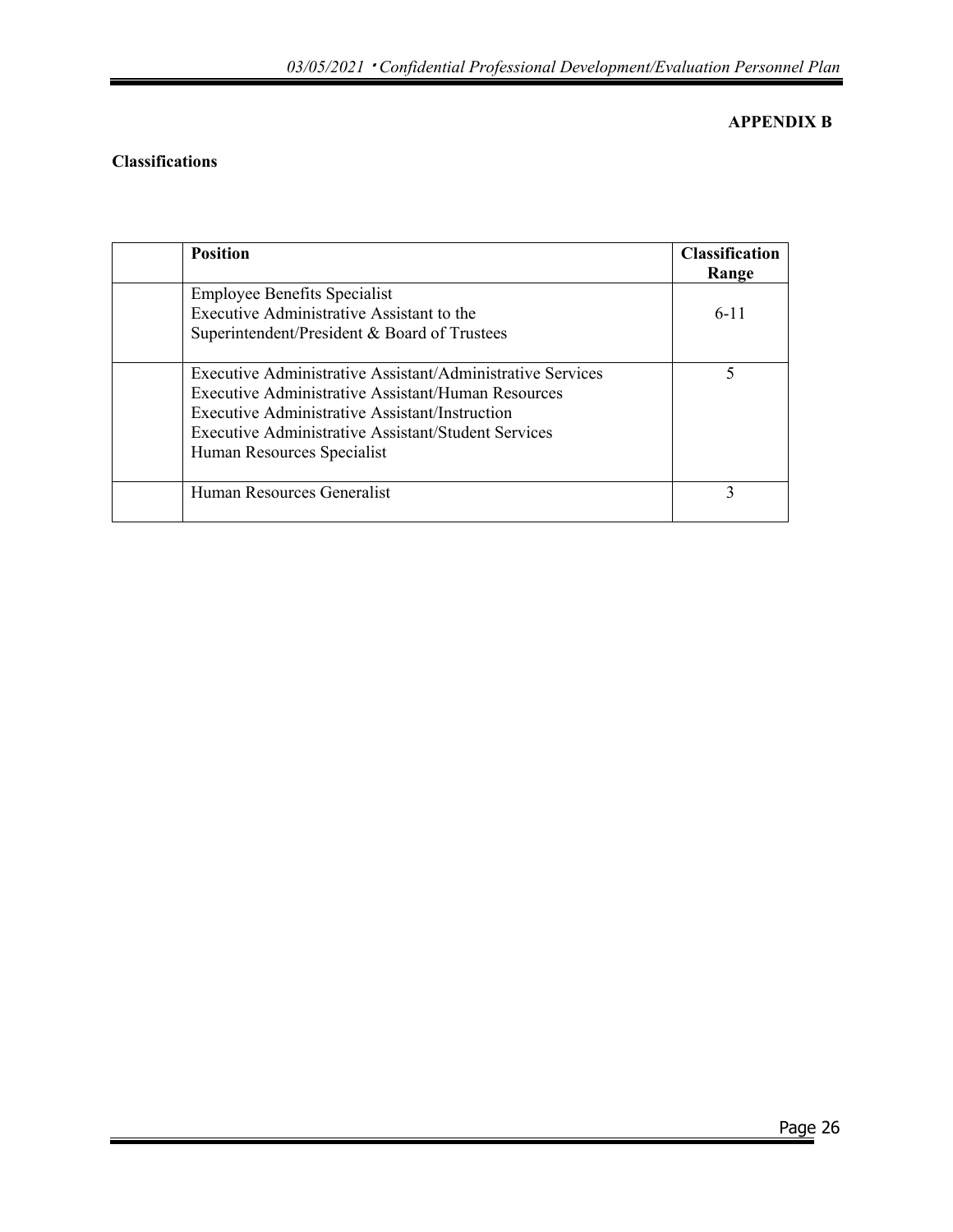#### **APPENDIX C**

## **COLLEGE OF THE DESERT CONFIDENTIAL CLASSIFICATION ANALYSIS FORM**

- I. Present a statement (two pages maximum) outlining:
	- A. The reasons for the requested change in classification. Include a summary of current job duties and how they have changed.
	- B. How those changes have affected your job (e.g. scope of responsibility, required skills, knowledge and abilities, complexity, accountability, supervision given or received, impact of decisions, scope and effect, etc.)

Employee's Signature Date

II. Statement of Immediate Supervisor (mandatory). In order to insure that any recommendation proposed is consistent with organizational resources, goals and objectives provide comments, concerns and recommendations regarding this request.

III.

Supervisor's Signature Date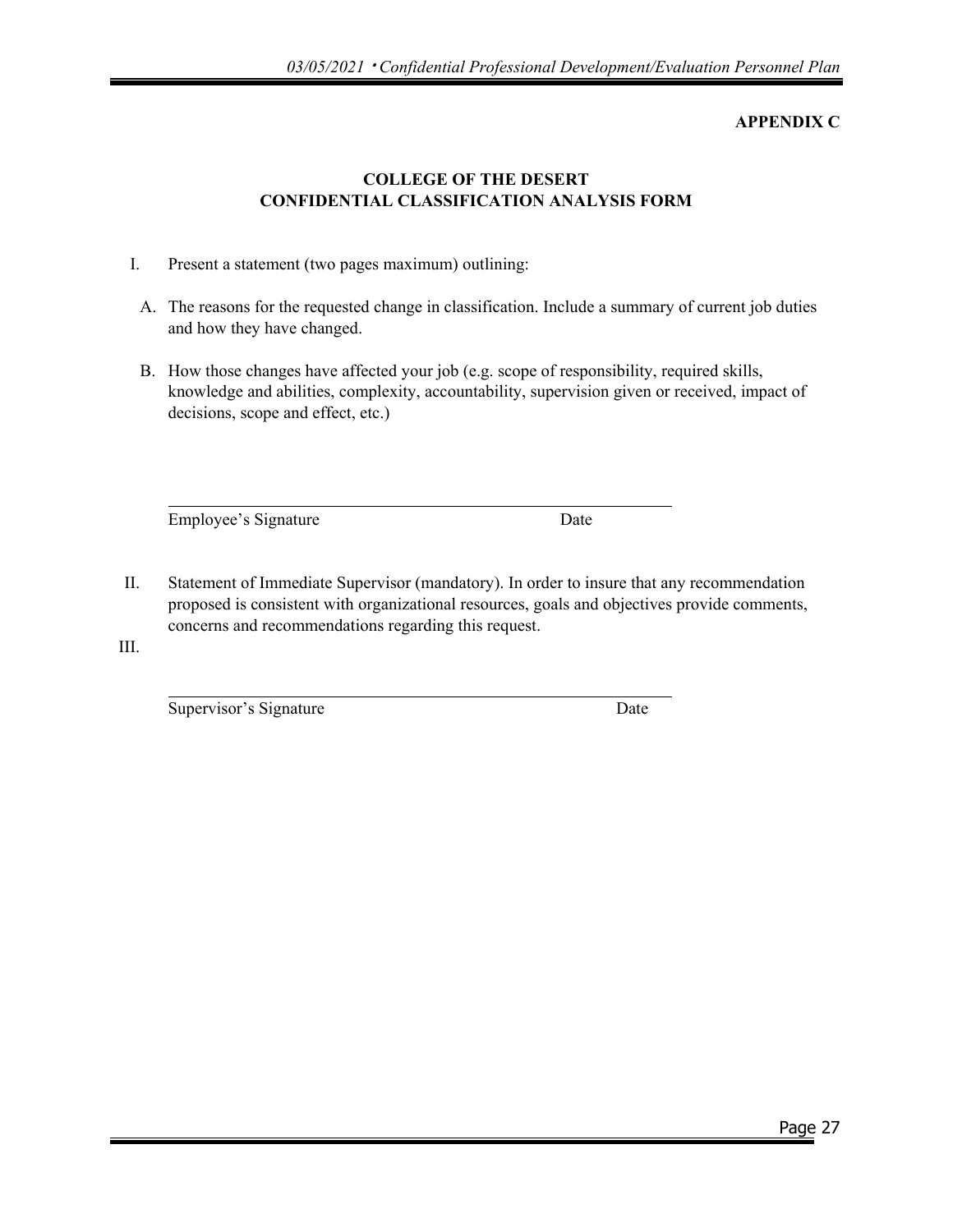#### **APPENDIX D**

#### **Institutional Code of Ethics**

The Desert Community College District (hereinafter "District") recognizes the District's responsibility and obligation to the public to conduct its business with honesty, integrity, professionalism, and quality in the performance of those operations and functions necessary to achieve its established mission and philosophy as described in Board Policy. To that end, the District is committed to public accountability and transparency.

The Institutional Code of Ethics applies to all employees of the District. Employees of the District share the fundamental responsibility to always act with integrity and in a manner that reflects the best interests of the District and its students.

Employees of the District shall conform their conduct to the following standards:

District resources shall not be used for other than their intended purpose. Employees of the District shall manage the District's resources prudently and shall not improperly convert such resources to personal use or for the personal use of another. The District's resources shall not be offered to another in order to obtain unfair advantage or otherwise offered in a manner or under circumstances that would constitute a violation of law.

Employees of the District who have a financial interest in a firm under consideration for business transactions with the District, excluding publicly traded firms, must disclose the relationship to appropriate District personnel. Such employees shall recuse themselves from participation in decisions related to District business with the firm. In addition, such employees shall disclose the relationship in writing, to the District's legal counsel to determine that the proposed activity is fair to the District and will not result in the District foregoing revenues, or incurring costs in excess of the costs that would be incurred for goods, property, or services of like quality if acquired from another source.

Under no circumstances may a person described in the above section approve a relationship with, order or authorize purchase from, or approve or make payments to an affiliated firm or person on behalf of the District. For the purposes of this paragraph, the terms "person" and "affiliated person" includes an individual's immediate family members, spouse, and others living within such individual's household.

Executive administrative personnel and other designated personnel subject to the provisions of the Political Reform Act of 1974 as set forth in Government Code Section 18000 have additional responsibilities with reference to contracts and financial decisions made by the District as described in applicable conflict of interest laws, which include the following: Contractual Conflicts: Executive administrative personnel and other designated personnel are prohibited from having a controlling financial interest in any contract made by the District or in any contract entered into in their official capacity. As such, they are prohibited from making, participating in making or in any way attempting to use their official positions to influence a District decision when it is foreseeable that their personal financial interests may be affected by those decisions. If an executive administrator or other designated person determines that he or she has a conflict of interest at some point in the contract-making process, this determination shall be disclosed and he or she shall immediately disengage from the contract process.

Obligation to Resolve Conflicts: Executive administrative personnel and other designated personnel have an obligation to examine any situation in which they believe they have a conflict of interest and take steps to resolve the conflict.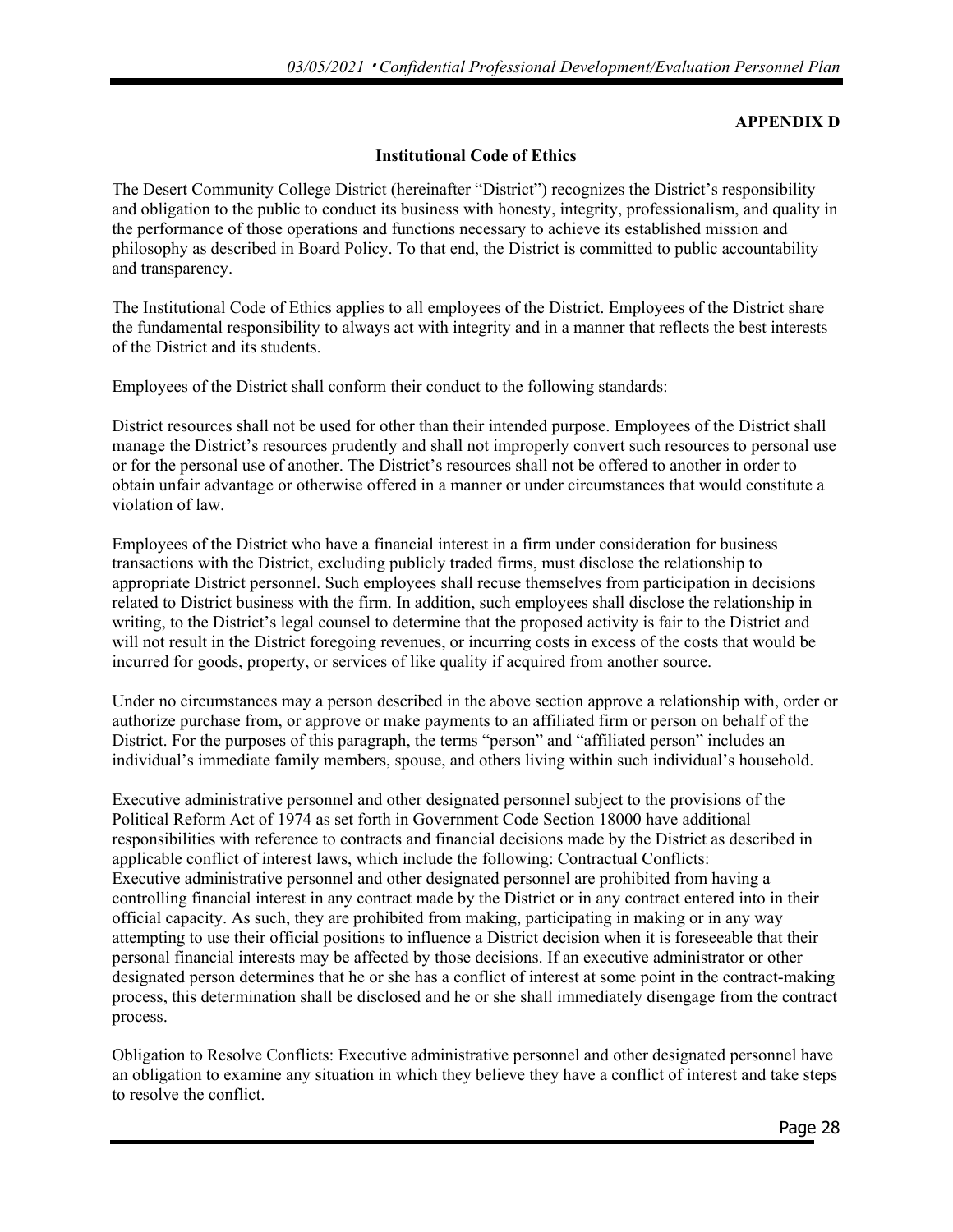Disqualification: When a conflict of interest exists, an executive administrator or other designated person who has declared or who has been found to have a conflict of interest in a matter shall refrain from participating in consideration of the matter.

No employee of the District shall receive or solicit anything of value in return for influencing or exercising his/her discretion in a particular way on a District matter. In addition, employees of the District are prohibited from accepting or soliciting any gratuity or thing of value (for which a fair market price has not been paid) for or because of any official act performed or to be performed in his/her official capacity with the District.

This provision does not prohibit the acceptance of an item having a nominal value or ceremonial gifts received by employees of the District in their official capacity.

The accounts and records of the District are maintained in a manner that provides for an accurate and auditable record of all financial transactions in conformity with generally accepted accounting principles, established business practices, and all relevant provisions of controlling law. No false or deceptive entries may be made and all entries must contain an appropriate description of the underlying transaction.

To the extent not required for daily operating transactions (e.g., petty cash transactions), all District funds must be retained in the appropriate District accounts with appropriately designated financial institutions and no Desert Community College District undisclosed or unrecorded fund or asset shall be established or maintained for any purpose.

All reports, vouchers, bills, invoices, payroll information, personnel records, and other essential business records must be prepared with care and honesty, and access to such data shall be closely controlled. Employees of the District who improperly access District accounts and records or who improperly convert these records and accounts for their own personal purpose or for the personal purpose of another, or who wrongfully disclose such records or accounts will be subject to appropriate sanctions by the District.

Employees of the District who may have access to confidential information relating to students, job applicants, employees, and other information of a sensitive nature are expected to take appropriate measures to safeguard confidential or sensitive information and not disclose such information except in the course of their official duties to those who have a legitimate business need to know.

Employees of the District are expected to conform their actions to the requirements of the law and District policy related to their positions and areas of responsibility, and to ethically and effectively carry out their responsibilities. No employee of the District shall engage in any employment practice that is a violation of law or District policy, or use his or her position to intimidate subordinate employees or exact personal favors or things of value (for which a fair market price has not been paid) from subordinate employees.

Employees of the District are expected to treat other members of the District and members of the public with courtesy, honesty, professionalism, and civility.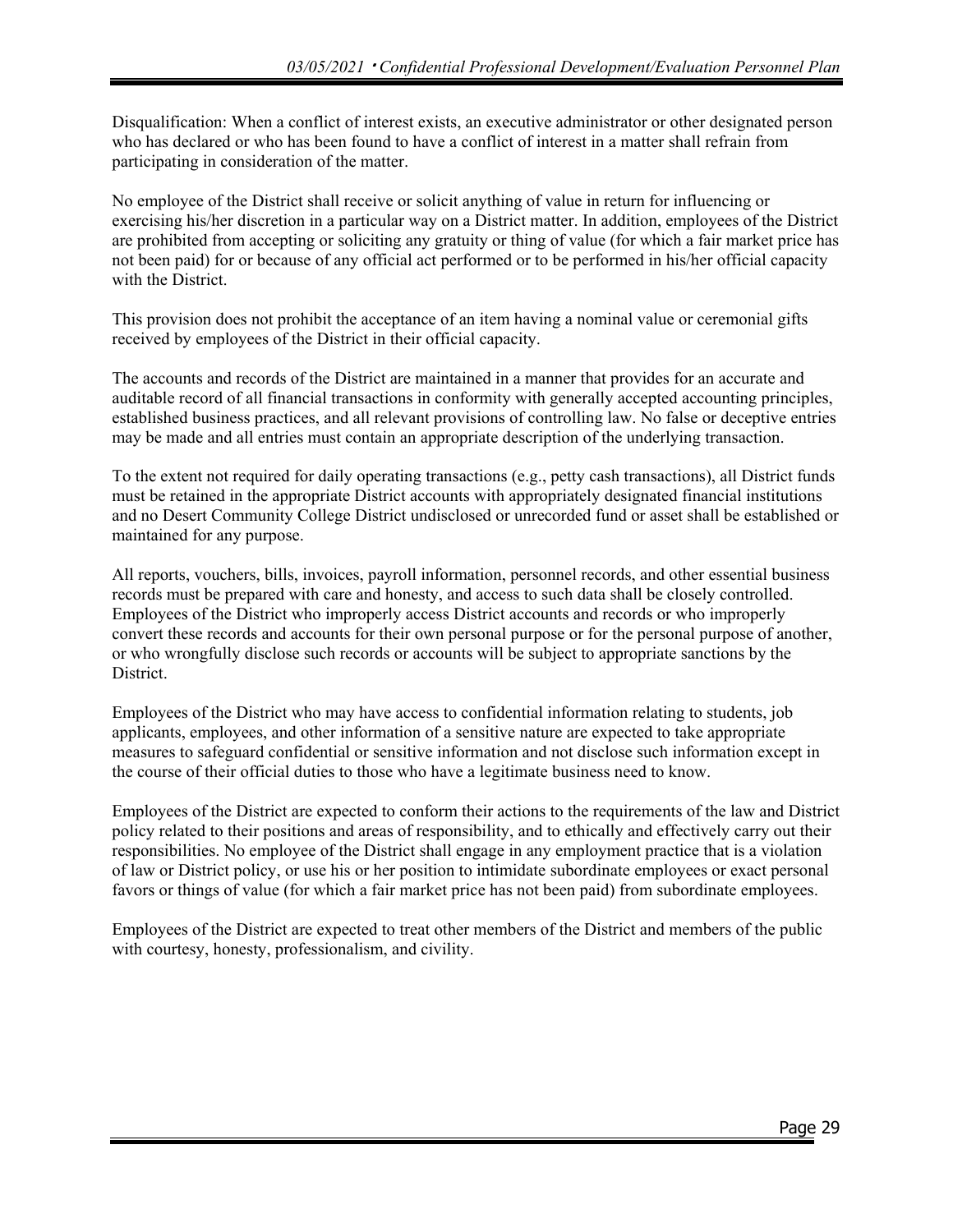#### **APPENDIX E**

#### **COMPLAINT PROCEDURE**

#### *Definitions*

- a) A "complaint" is a formal written allegation by a complainant that he/she has been adversely affected by a violation of District policies and procedures.
- b) A "complainant" is a member of the confidential team filing a complaint.
- c) A "day" is any day in which the central administrative office of the Desert Community College District is open for business.
- d) The "immediate supervisor" is the lowest level administrator having immediate jurisdiction over the grievant.

The following levels will be followed in complaint resolution:

#### *Informal Level*

Before filing a formal written complaint, the complainant shall attempt to resolve it by an informal conference with his/her immediate supervisor.

If the complaint is not resolved as a result of the informal procedure identified above, a two-track formal grievance procedure is available. The confidential employee may select the procedure that more appropriately meets his/her needs (option one or option two). The complainant having chosen either of the options may select the other alternate at any point in the process.

#### *Formal Level*

#### *Option One*

#### (1) Step One

(a) Within fifteen (15) days after the occurrence of the act or omission giving rise to the complaint, or within fifteen (15) days after which the complainant could have reasonably been expected to have known of the act or omission giving rise to the complaint, the complainant must present his/her complaint in writing on the appropriate form to his/her immediate supervisor. This statement shall be a clear, concise statement of the complaint, the circumstances involved, the decision rendered at the informal conference, and the specific remedy sought.

(b) The immediate supervisor shall communicate his/her decision in writing to the employee within ten (10) days after receiving the complaint. If the immediate supervisor fails to respond within the time limits, the complainant may appeal to the next step.

(c) Within the above time limits, either party may request a person conference with the other in an attempt to resolve the problem and end the matter. At any time the complainant may wish to do so, he/she may withdraw the complaint.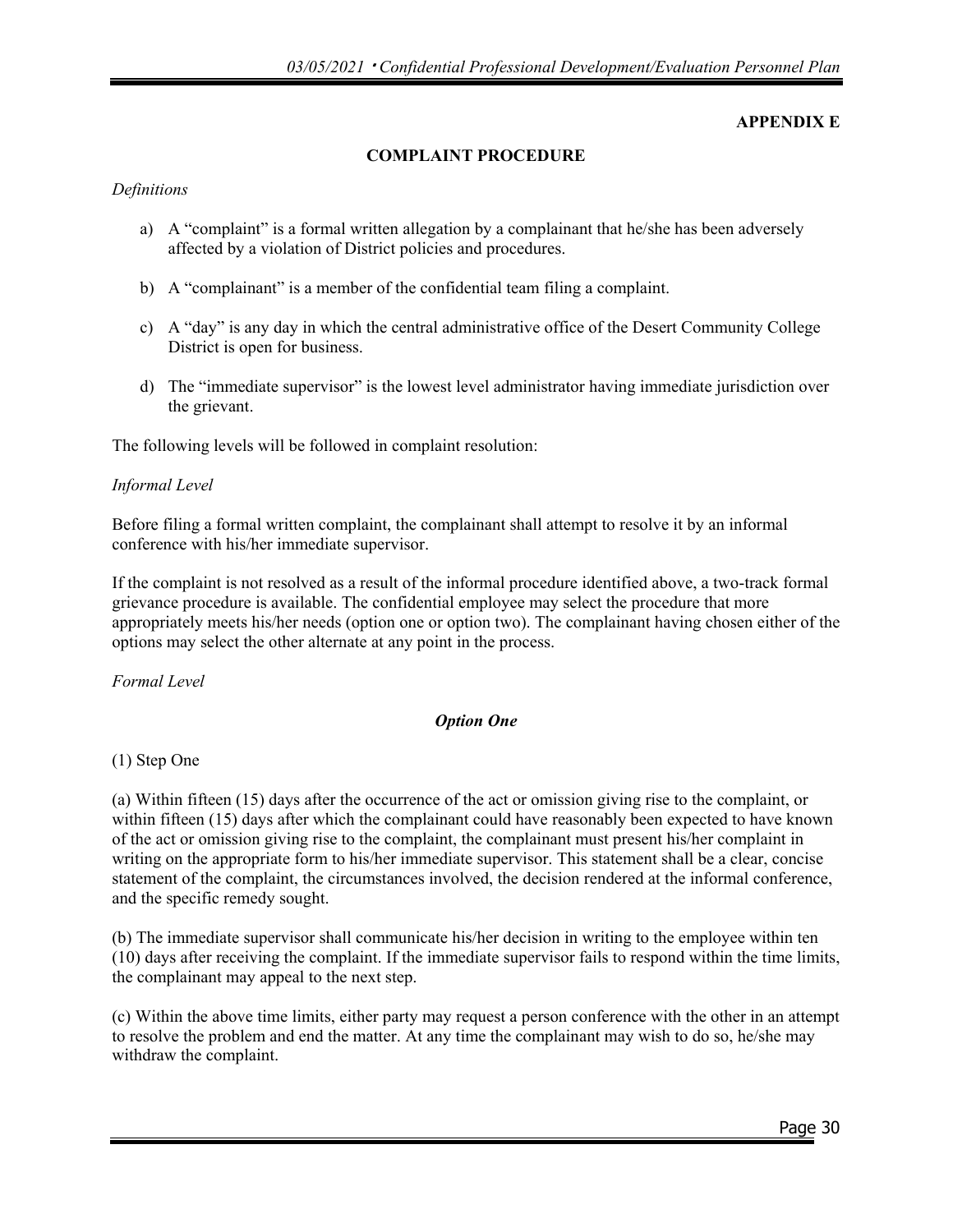## (2) Step Two

(a) In the event the complainant is not satisfied with the decision at Step One, he/she may appeal the decision on the appropriate form to the next higher supervisor as identified in the organizational chart. This statement should include a copy of the original complaint, the decision rendered, and a clear, concise statement of the reasons for the appeal.

(b) The next higher supervisor shall communicate his/her decision in writing to the employee within ten (10) days after receiving the appeal. If the next higher supervisor fails to respond within the time limits, the complainant may appeal to the next step.

(c) Within the above time limits either party may request a personal conference with the other in an attempt to resolve the problem and end the matter. At any time the complainant may wish to do so, he/she may withdraw the complaint.

(3) Step Three

(a) If the complainant is not satisfied with the decision at Step Two, he/she may within ten (10) days after receipt of the decision appeal the decision on the appropriate form to the Superintendent/President or designee. This statement shall include a copy of the original complaint and appeal, the decisions rendered, and a clear, concise statement of the reasons for the appeal.

(b) The Superintendent/President shall communicate his/her decision in writing to the complainant within ten (10) days.

## *Option Two*

A confidential employee desiring to use a less structured complaint procedure may do so by filing a written statement with the Management Personnel Committee. One or more of the members of the Committee will meet with the complainant for the purpose of considering an appropriate alternative designed to achieve resolution. A representative(s) of the Management Personnel Committee will assist the confidential employee in the resolution of the complaint.

#### Complaint File

A record of individual complaints and decisions relating thereto will be maintained in a file separate from the employee's personnel file.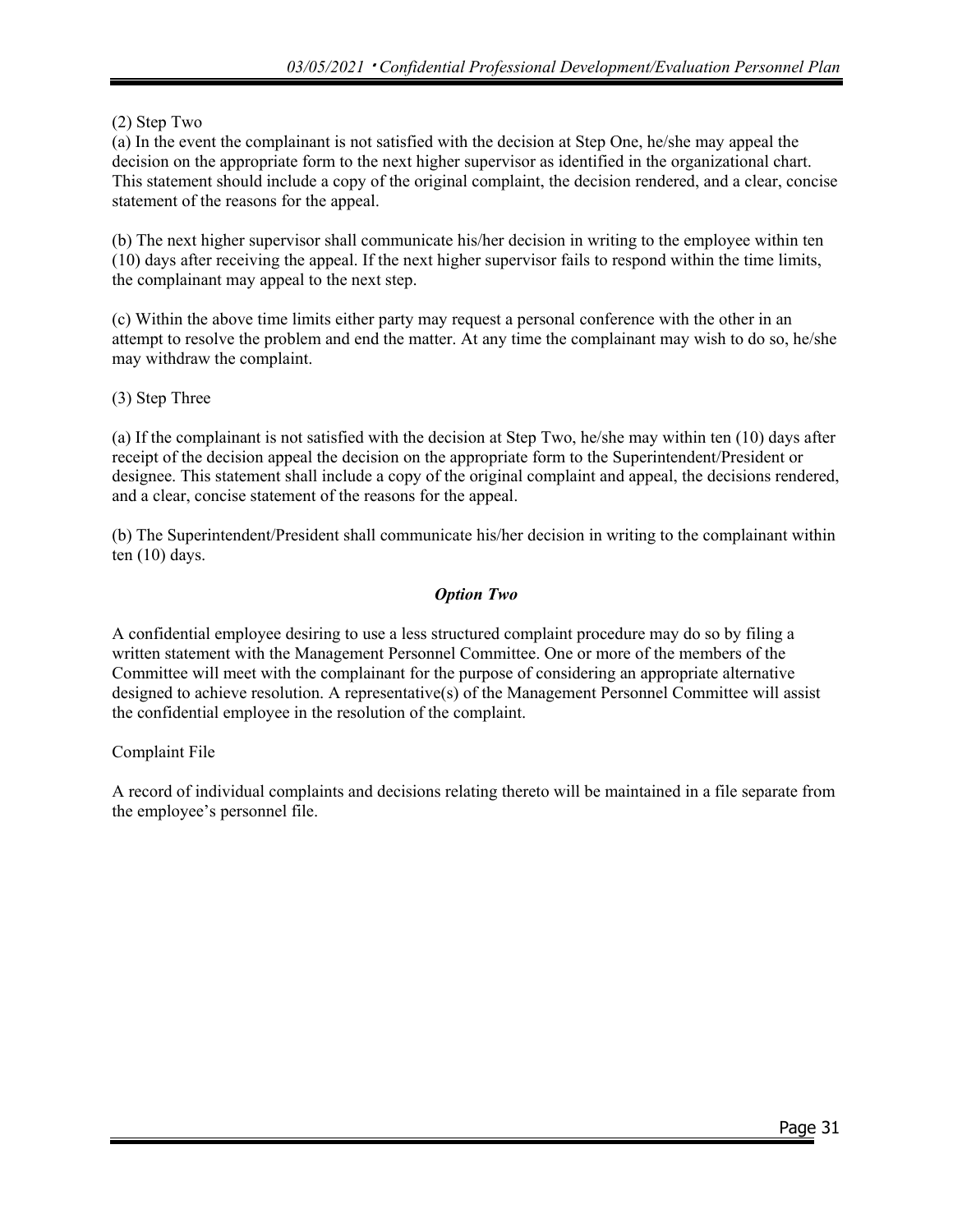#### **APPENDIX F**

#### **COLLEGE OF THE DESERT CONFIDENTIAL SELF-EVALUATION \_\_\_\_\_\_\_\_ ACADEMIC YEAR**

Position: \_\_\_\_\_\_\_\_\_\_\_\_\_\_\_\_\_\_\_\_\_\_\_\_\_\_\_\_\_\_\_\_\_\_\_\_\_\_\_

Confidential Employee:

Date: \_\_\_\_\_\_\_\_\_\_\_\_\_\_

- A. Position Description
- B. Professional Development
- C. Other Activities & Responsibilities
- D. Narrative Summary
- E. Commendations
- F. Recommendations

Employee Signature: \_\_\_\_\_\_\_\_\_\_\_\_\_\_\_\_\_\_\_\_\_\_\_\_\_\_ Date: \_\_\_\_\_\_\_\_\_\_

Manager Signature: <br>
Date: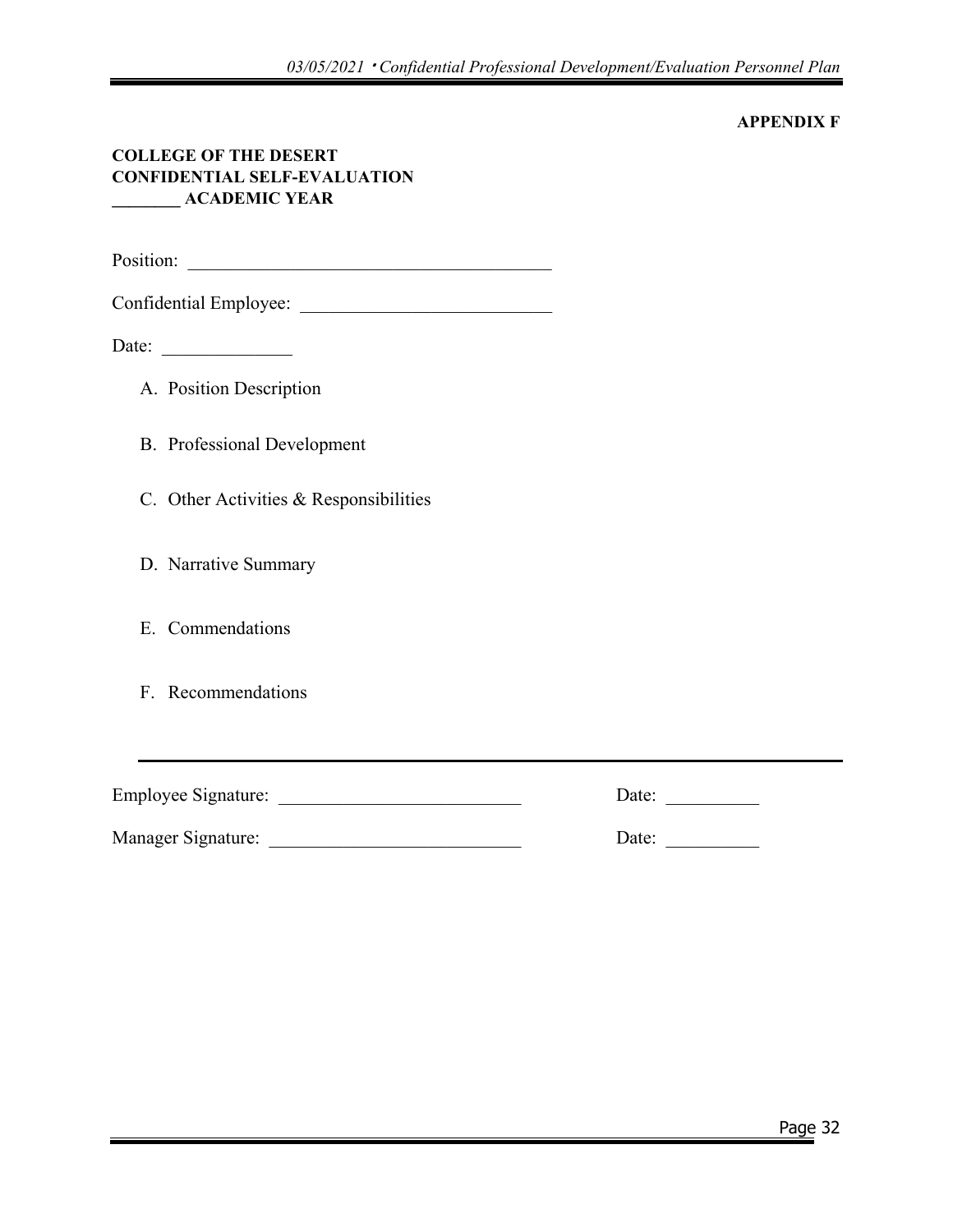#### **APPENDIX G**

#### **COLLEGE OF THE DESERT CONFIDENTIAL EMPLOYEE EVALUATION \_\_\_\_\_\_\_\_ ACADEMIC YEAR**

Please check:

- Probationary Evaluation, 4 months
- Probationary Evaluation, 8 months
- Regular Evaluation
- \_\_ Special Evaluation

| <b>Employee Name:</b>        |  |  |  |  |  |
|------------------------------|--|--|--|--|--|
| Colleague ID#:               |  |  |  |  |  |
| Department:                  |  |  |  |  |  |
| Evaluation Period (From/To): |  |  |  |  |  |
| Position:                    |  |  |  |  |  |

A. Performance of responsibilities identified in the position description:

- B. Optional areas for professional growth:
- C. Work behaviors:
	- Commitment to District's mission
	- Ability to engage in positive, cooperative relationships
	- Decision-making ability
	- Written and verbal skills
	- Supervisory skills, if appropriate
	- Time and resources management

#### D. Unanticipated responsibilities:

- Participation in community organizations and committees of the college
- Unanticipated activities
- Special assignments and projects
- Budget management including contributions to cost effectiveness
- E. Commendations:
- F. Recommendations:

| <b>Employee Signature:</b> | Date: |  |
|----------------------------|-------|--|
| Manager Signature:         | Date: |  |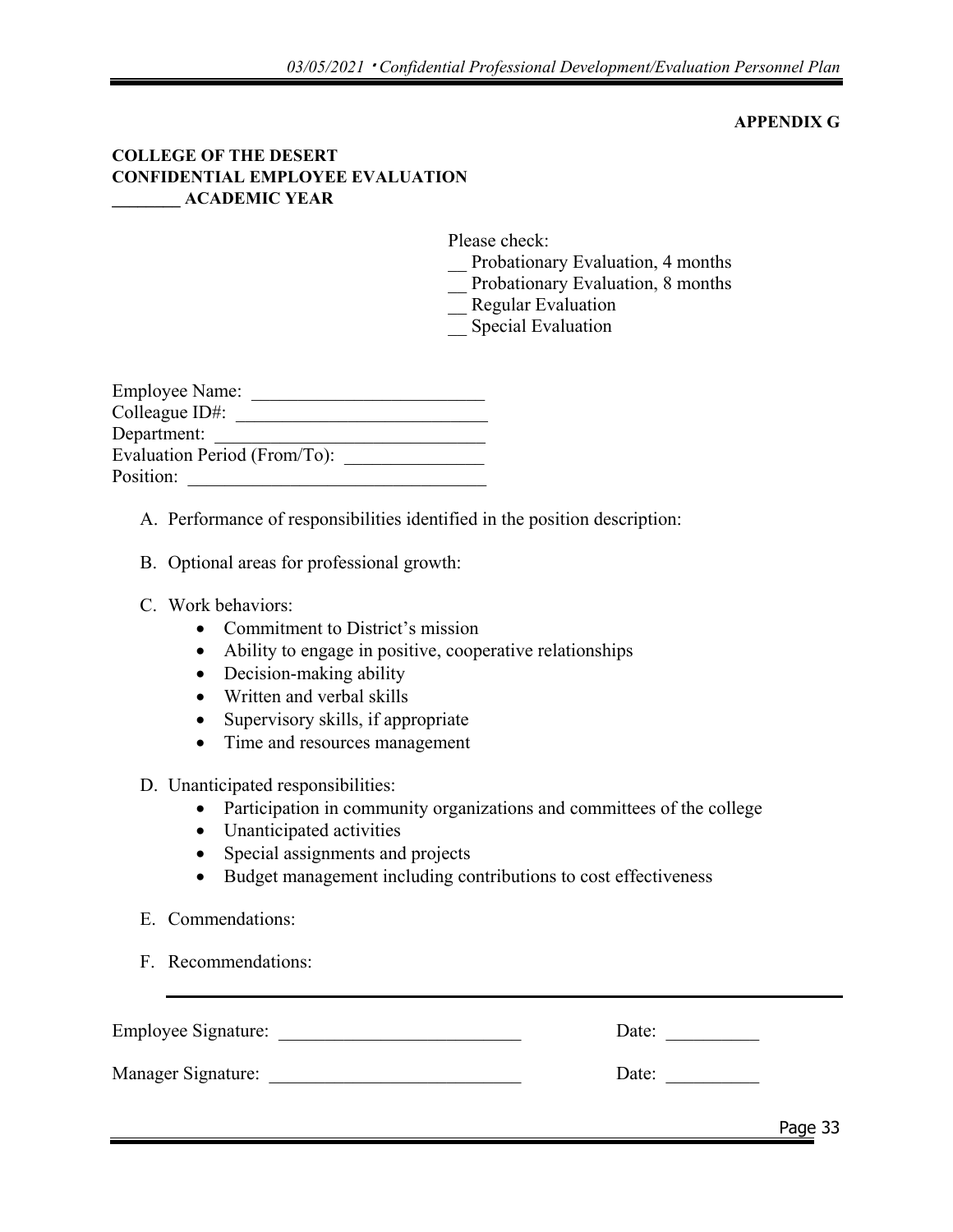#### **APPENDIX H**

## **PROFESSIONAL DEVELOPMENT GUIDELINE & APPLICATION FORM**

#### **Application Guidelines**

The Professional Development Program is designed to provide an incentive for confidential employees to further their education, skills and training as it relates to their current work assignment.

All Professional Development Applications shall be reviewed by the Personnel Management Committee.

- The Committee shall be responsible for review of all applications for reimbursement and make recommendations for such reimbursement.
- The Committee shall review the process and recommend revisions in forms or process as necessary.

**Funding:** Annually there will be an allocation for the Professional Development Fund. Applicants for this program must have identified the activities they desire to participate in their Professional Development Plan. Funds are disbursed on a first come, first serve basis. Examples of expenses include reimbursement for verified costs of tuition, fees, books and supplies for approved credit classes of study at College of the Desert or any other accredited college or university.

**Reimbursement**: To qualify for reimbursement of educational expenses, a Confidential Team Member must be employed full-time and:

- Complete the Management Professional Growth Application (reverse side)
- Receive approval of the Management Personnel Committee for a planned course of study leading to improving skills related to the unit member's present position or which prepares the unit member for advancement to a position with the District, or prepares the unit member for a new career;
- Receive advanced Committee approval and enroll in a class which is a part of the approved plan
- Submit a transcript from the institution attended evidencing completion of the class with a grade of "C" or better, or the equivalent;
- Submit documented proof of expenses related to the completed class to the Office of Human Resources for reimbursement.

**Number of units:** There shall be no limit to the number of units which a confidential employee may take during a given semester or year as long as they fit within the above guidelines. However, no more than the prescribed \$1,200 per employee shall be reimbursed in any fiscal year.

**Children:** A Confidential Team Member may apply for their children to receive reimbursement for enrollment in classes at College of the Desert. Reimbursable costs covered will be tuition, books, and registration. Children must be between the ages of 17 and 24 and must be birth, adopted, or step children of the employee. A child must maintain a grade of "C" or better in all courses taken to be eligible to take another class covered by this program. Reimbursement will be a part of the overall allocation of \$1,200 described above.